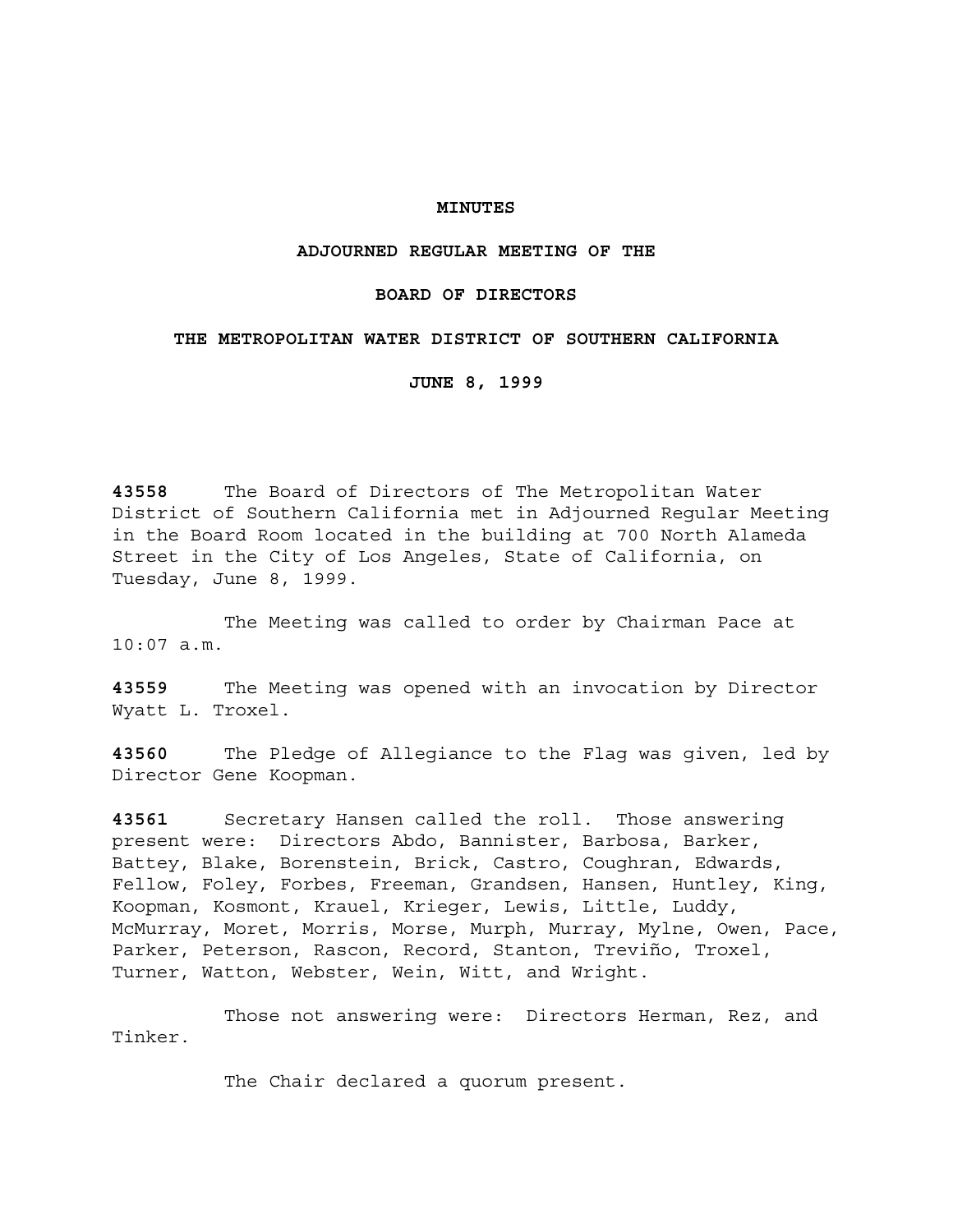**43562** Chairman Pace inquired if there were any additions to the agenda. There being none, the Chair declared only those matters listed on the agenda would be considered.

**43563** Chairman Pace invited members of the public to address the Board on matters within the Board's jurisdiction.

Vice Chairman Barbosa reported that last Friday the Three Valleys Municipal Water District held its annual water symposium, and Congressman David Dreier and California Secretary of State Bill Jones made presentations. Vice Chairman Barbosa thanked Director Kosmont for his excellent presentation on the Strategic Plan.

Howard Rosenthal from the Hemet/San Jacinto community, speaking on behalf of himself and other leading members of the community, thanked the Board for its vision in building the Eastside Reservoir and its continued cooperation with the community in order to supply water to the area. Mr. Rosenthal also requested the Board to consider approval of participating in the development of a proposed Western Center for Archeology and Paleontology within the Eastside Reservoir Recreation Project.

Director Blake thanked Director Troxel for his invocations which messages are timely, especially the one given today.

**43564** There being no objection, the Chair ordered the reading of the Minutes of the Meeting held February 9, 1999, dispensed with, a copy having been mailed to each Director. The Chair announced that the Minutes of August 10, 1999, has been deferred.

Director Stanton moved, seconded by Director Witt and carried, approving the Minutes of February 9, 1999, as mailed.

**43565** The General Counsel's letter dated May 28, 1999, was presented, transmitting the credentials evidencing the appointment by Eastern Municipal Water District of Clayton A. Record, Jr., as its representative on Metropolitan's Board for an indefinite term, replacing Chester C. Gilbert.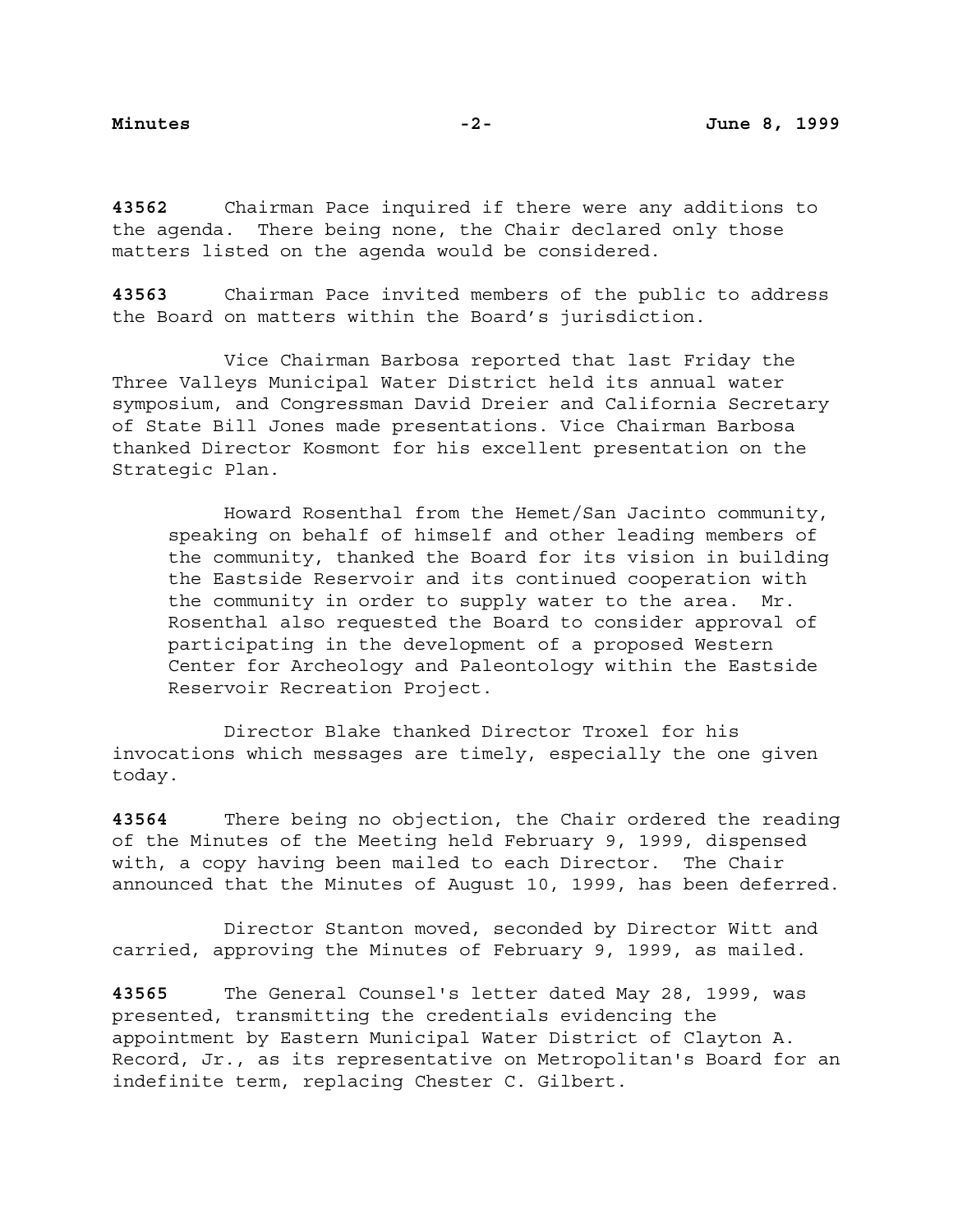General Counsel Taylor reported the credentials had been examined and found legally sufficient.

The Chair reported the Oath of Office had been administered to Mr. Record on June 1, 1999, and ordered the Oath filed.

Following an introduction by Director Krieger, Director Record took his seat as a Director representing Eastern Municipal Water District.

**43566** The General Counsel's letter dated June 7, 1999, was presented, transmitting the credentials evidencing the appointment by San Diego County Water Authority of Joseph Parker as one of its representatives on Metropolitan's Board for an indefinite term, replacing Christine M. Frahm.

General Counsel Taylor reported the credentials had been examined and found legally sufficient.

The Chair reported the Oath of Office had been administered to Mr. Parker on June 7, 1999, and ordered the Oath filed.

Following an introduction by Director Krauel, Director Parker took his seat as a Director representing San Diego County Water Authority.

**43567** The General Counsel's letter dated June 7, 1999, was presented, transmitting the credentials evidencing the appointment by the City of Los Angeles of Jorge G. Castro as one of its representatives on Metropolitan's Board for a term ending December 31, 2002, replacing Ronald R. Gastelum.

General Counsel Taylor reported the credentials had been examined and found legally sufficient.

The Chair reported the Oath of Office had been administered to Mr. Castro on June 7, 1999, and ordered the Oath filed.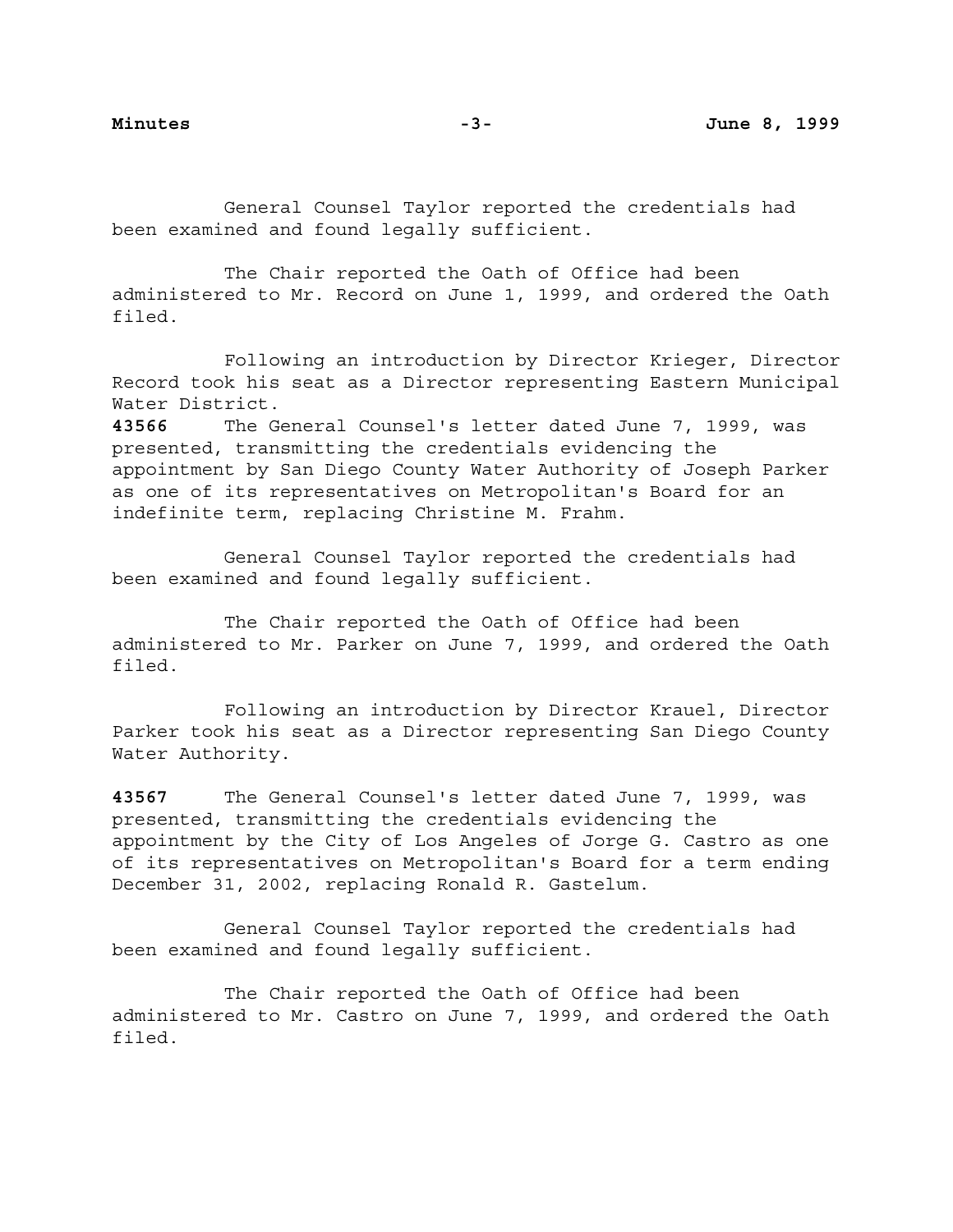Following an introduction by Director Luddy, Director Castro took his seat as a Director representing the City of Los Angeles.

**43568** Director Blake moved, seconded by Director Murph and carried, approving the committee appointments as recommended by the Chair and approved by the Executive Committee, as follows:

Director Record to the Legal and Claims and Communications and Legislation Committees; and Subcommittee on Real Property and Asset Management

Director Parker to the Legal and Claims and Communications and Legislation Committees

Director Castro to the Budget and Finance Committee

Director Morse as Chair of the Legal and Claims Committee Director Peterson as Chair of the Budget and Finance Committee

Director Owen as Chair of the Water Planning and Resources Committee

Director Coughran to the Water Planning and Resources Committee, replacing Director Peterson

Director Morris to the Subcommittee on Real Property and Asset Management

Directors Abdo, Forbes, and Grandsen to the Subcommittee on Organization and Personnel, replacing Directors Krauel, Moret, and Turner

Resignation of Director Abdo from the Subcommittee on Real Property and Asset Management

Resignation of Director Morse from the Communications and Legislation Committee

Chairman Pace announced that the Special Committee on Department Head Compensation has been repealed and matters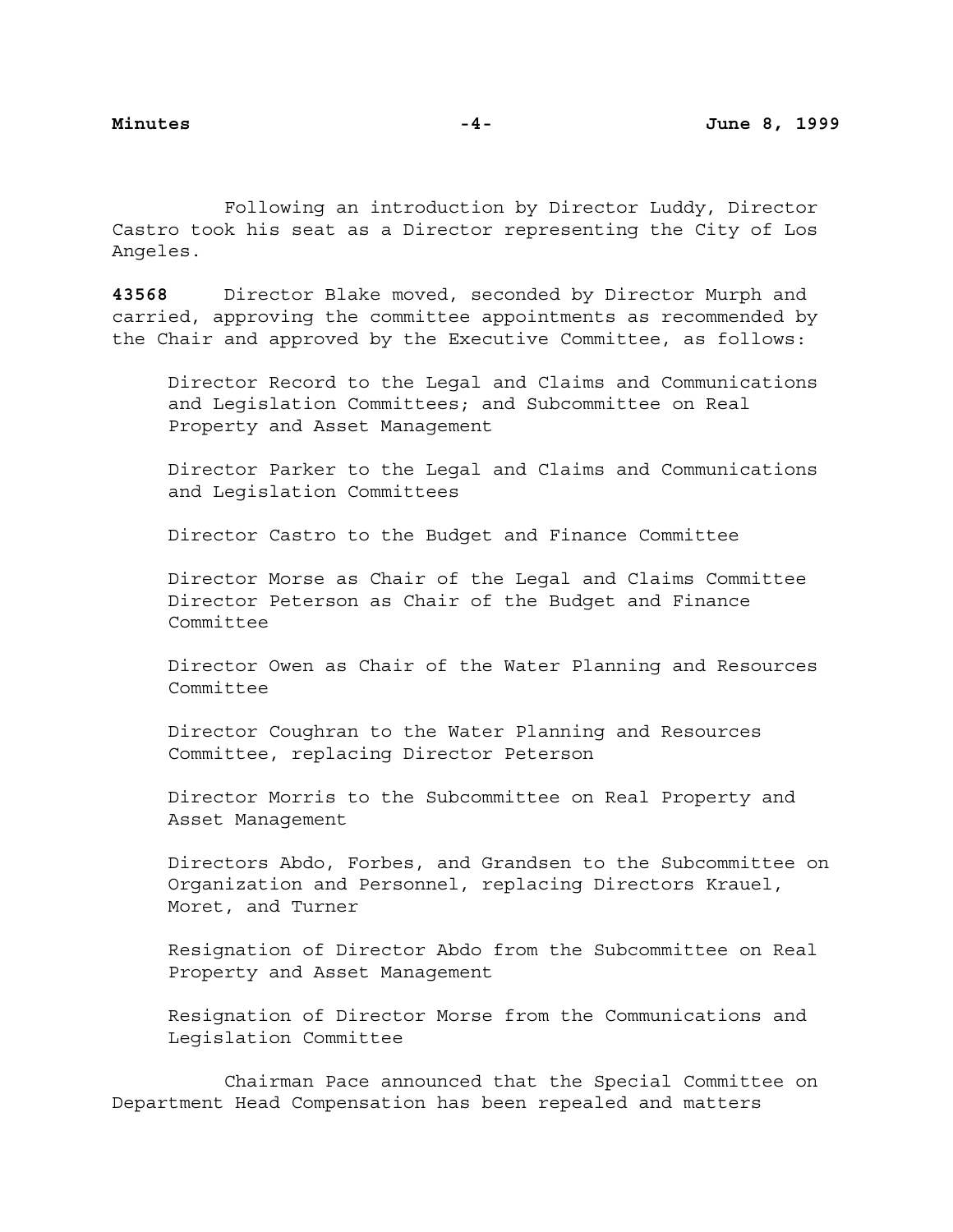considered by that committee will now be heard by the Subcommittee on Organization and Personnel.

**43569** Vice Chairman Brick moved, seconded by Director Blake and carried, authorizing the preparation of a Commendatory Resolution for former Director Chester C. Gilbert, who represented Eastern Municipal Water District.

**43570** Vice Chairman Brick moved, seconded by Director Witt and carried, adopting **Resolution 8632** in support of James H. Blake for president of the Association of California Water Agencies (ACWA); said Resolution entitled:

# **RESOLUTION IN SUPPORT OF JAMES H. BLAKE FOR ACWA PRESIDENT**

**43571** Chairman Pace reported on events in which he participated during the months of May and June on behalf of Metropolitan, as follows: May 17, he, General Manager Gastelum, and Deputy General Manager Quinn met with the California Farm Bureau Water Committee to introduce the new leadership at Metropolitan; May 21, at the meeting of the Association of Water Agencies of Ventura County, he spoke on the Colorado River and Board governance issues, and Assistant General Manager Tait addressed the organizational changes taking place at Metropolitan; May 27, he was the keynote speaker at Metropolitan's Management Development Club; June 1, he, Donald Kendall, Virginia Grebbien, and Secretary of State Bill Jones attended a dinner hosted by Heal the Bay organization.

Regarding the Colorado River negotiations, Chairman Pace reported the Negotiating Team participated in a three-day session in Tucson, Arizona, with IID, Coachella, David Hayes, and Tom Hannigan. This session was followed by a conference call on technical issues and a joint meeting at Metropolitan's offices on June 4. Another two-day negotiating session is currently scheduled for June 11 and 12 at Metropolitan's Headquarters, which will be extended to June 15, if necessary. The current goal is to leave these meetings with an agreed-upon framework on which to base a California Plan for the Colorado River.

Regarding the Strategic Plan, Chairman Pace stated the process is now at a critical juncture. The consultants have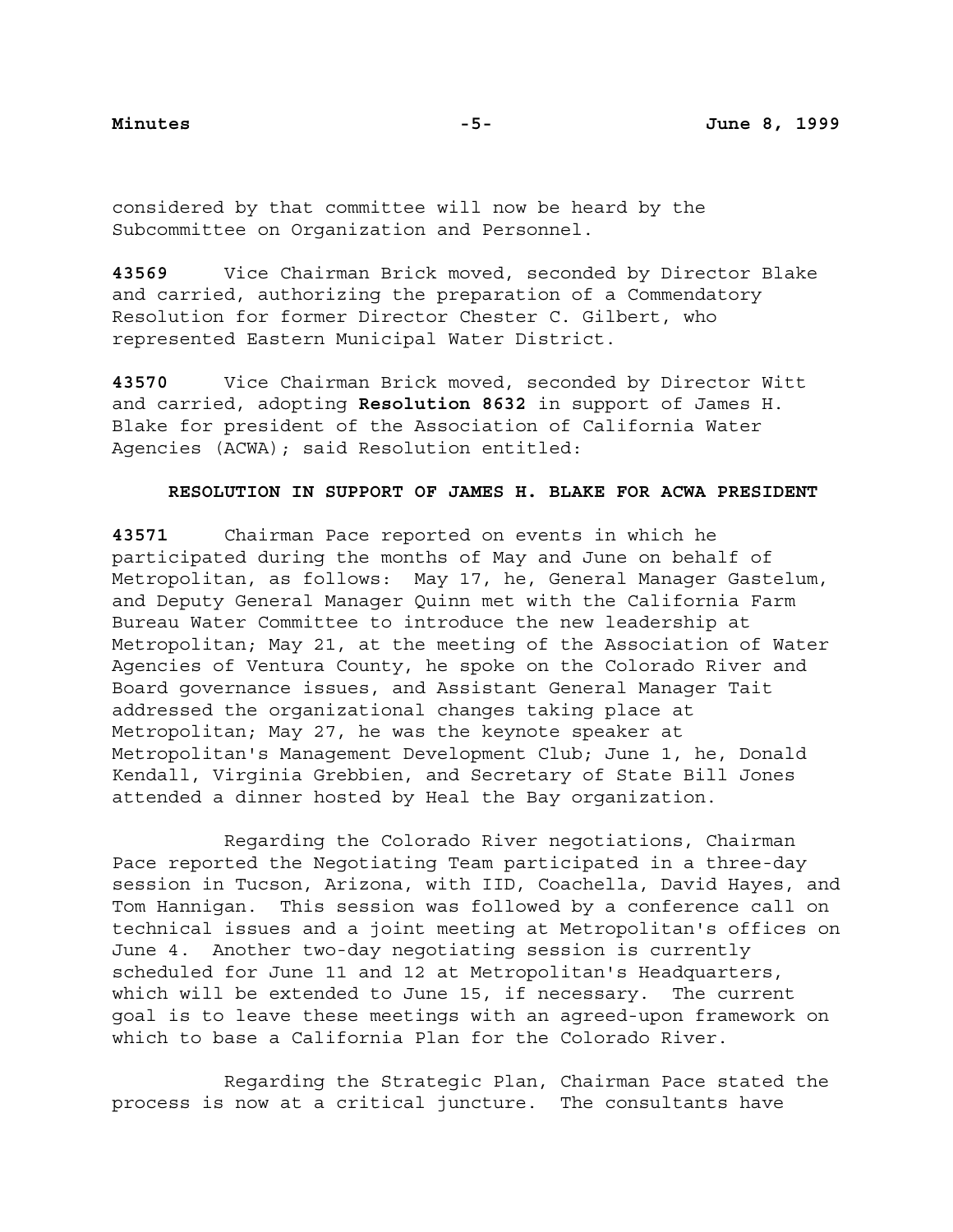submitted three alternative visions, whereby Metropolitan and the member agencies will examine the financial impacts of each vision. Matters to be looked at are the link between payments and benefits and giving attention to the question of choice for the member agencies, and the link between these issues, wheeling, and Metropolitan's rate structure. Several meetings will be held with the member agencies to ensure their understanding of the visions and their financial impacts. The feedback gathered at these meetings will provide the foundation for an August or September Board Meeting on the Strategic Plan, in anticipation that this process will be completed by the fall. Chairman Pace urged all Directors to attend the upcoming meetings.

**43572** Board Executive Officer Ivey, with the aid of slides, gave an overview of the Strategic Planning Process.

Strategic Plan Steering Committee Chairman Kosmont delivered a presentation to the Board describing the three exemplary strategies developed by the consultants to frame the policy issues central to the Strategic Planning Process. Director Kosmont's presentation was followed by comments from Director Forbes and Don Kendall, General Manager of Calleguas Municipal Water District, regarding the member agency perspective on the process. Several Directors then added comments on the process and its direction.

**43573** General Manager Gastelum introduced Dennis Underwood, the new Executive Assistant to the General Manager for Colorado River maters. Regarding the Colorado River 4.4 Plan, General Manager Gastelum reported that all parties have agreed to a general framework or conceptual model of an agreement which was developed by Department of Water Resources Tom Hannigan and Interior Deputy Secretary David Hayes. The parties are now focusing on a narrow list of issues that relate to the process that will be used to identify the types and costs of conservation measures to be employed by Imperial Irrigation District (IID) in addition to the conservation measures IID has already committed to under the existing IID/MWD I agreement, and the more recent San Diego/IID agreement. Also under discussion are groundwater storage options to provide Coachella Valley Water District with additional water beyond their existing 330,000 acre-feet per year use to help alleviate their groundwater overdraft problem.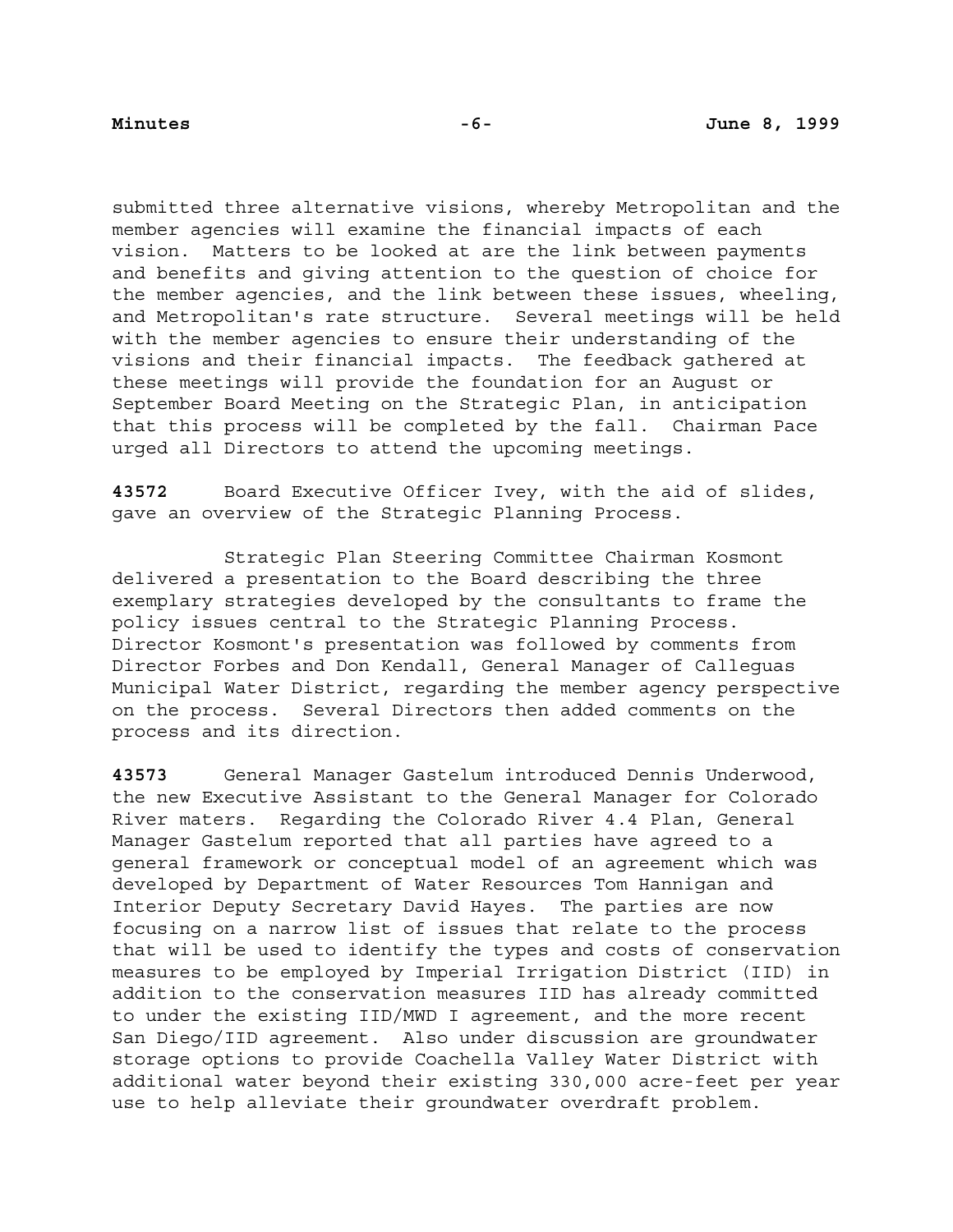Mr. Gastelum stated that all of the major issues to be resolved are issues that have been addressed in other agreements; and with the involvement of Mr. Hannigan and Mr. Hayes, the parties hopefully will reach a general agreement by June 14 to be presented to the respective governing boards for consideration.

**43574** General Manager Gastelum reported that his memo outlining ground rules to coordinate staff communications with Directors, member agency managers, and the public was presented to the Executive Committee for review and comment. After the committee's review, a final memo dated June 8, 1999, was prepared, a copy before each Director, and is to be distributed to the member agency managers and all employees today.

Mr. Gastelum also reported on the Communications Division undergoing a thirty-day reorganization review, which plan was developed after consultation with staff and a task force comprised of employees, Directors, member agency managers, and the public. The reorganization plan was distributed to the Communications Division employees last Friday. The Communications and Legislation Committee was briefed yesterday, and an in-depth discussion will be held later today at the Subcommittee on Communications. It is the General Manager's intent to finalize the reorganization plan today and to begin implementation as soon as possible.

Mr. Gastelum also commented on the other reorganization activities, and then asked Assistant General Manager Tait to brief the Board on that matter. Mr. Tait reported on the current plan being considered with the formation of the teams--the Communications reorganization effort, the Competitive Challenge Team comprised of twenty-two employees from a cross-section of the District, and an eight-person cross-functional team of employees forming the Budget Review Team. He further reported on the functions of the Teams and the preparation of their reports to the General Manager for his review, with the results of the reorganization plan to be submitted to the Board in July.

**43575** General Counsel Taylor reported on Judge Kay's decision in the wheeling rate case and the time for filing the appellate briefs is now running. He reported on the proposed stipulation to extend the time for proceedings in the appeal of the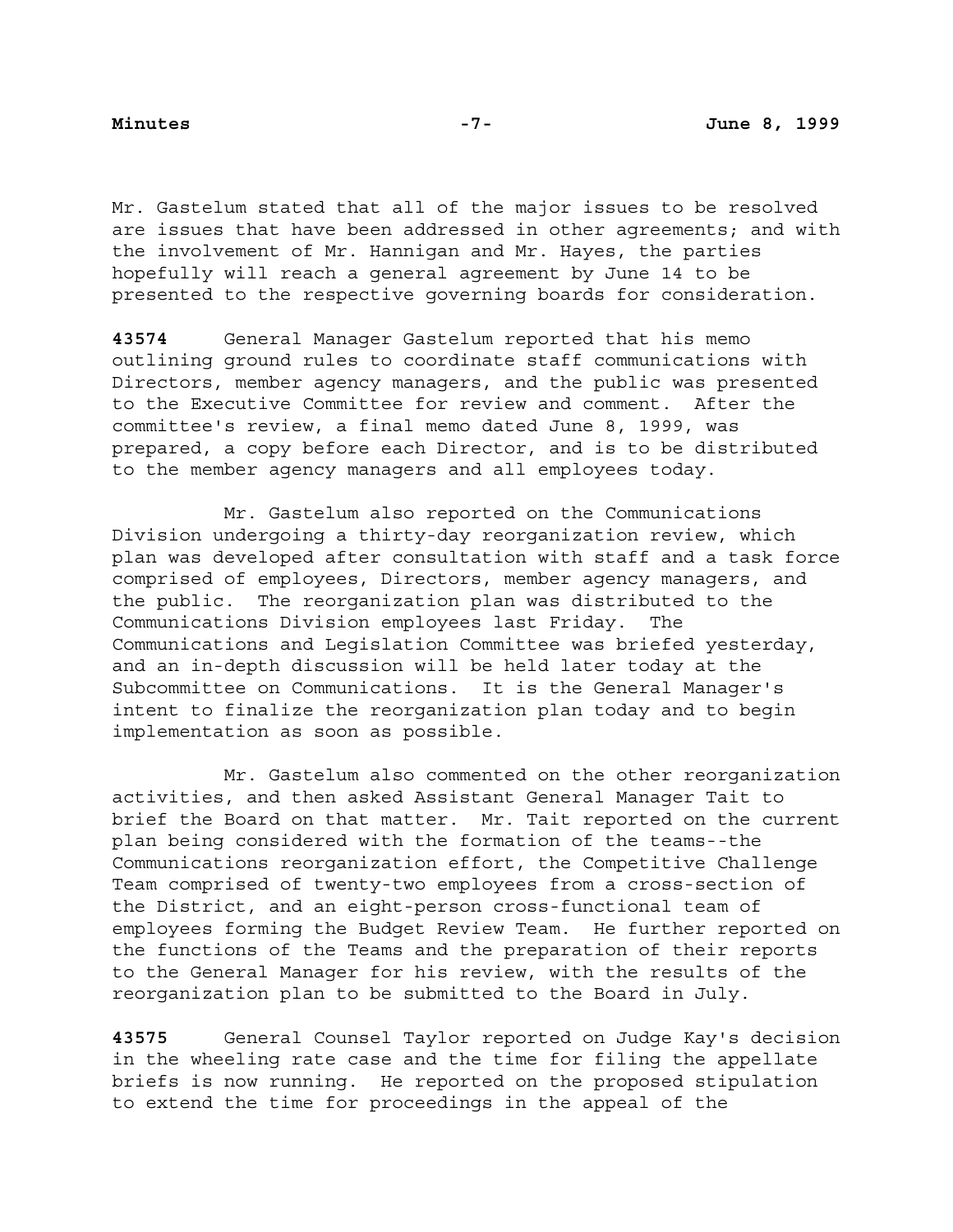validation action regarding the wheeling issue. Mr. Taylor further reported that a large group of stakeholders is currently meeting weekly in Sacramento as part of the Senate Bill 506 (Peace) process, and the purpose of these meeting is attempting to resolve, on a consensus basis and from a policy perspective, many of the issues that are involved in the litigation. For this reason San Diego and Metropolitan have mutually agreed to extend the time for proceeding with the appeal of Judge Kay's decision. This agreement to enter into a stipulation should not be misconstrued as an indication by either party of the perceived strength or weakness of the case on appeal.

General Counsel Taylor also reported on the appeal before the California Supreme Court in connection with the San Francisco airport project labor agreement case, and the contrast with that case and the one involving Metropolitan pertaining to the Eastside Reservoir Project. Although Metropolitan's case, which is also before the State Supreme Court, has not yet been scheduled for hearing, the argument used in the San Francisco case was taken from facts and figures in the Metropolitan case. A further report will be made when the Court makes its decision.

**43576** The reports of the Standing Committee Chairs are as follows:

On behalf of the Executive Committee, Chairman Pace had nothing further to report.

Budget and Finance Committee Interim Chairman Kosmont reported nothing further from the Budget and Finance Committee.

Engineering and Operations Committee Chairman Luddy requested that Agenda Item 10-7, the status report for the Eastside Reservoir project, be withdrawn for discussion.

Legal and Claims Committee Chairman Owen reported the committee continued its discussion and review on the wheeling litigation.

Communications and Legislation Committee Chairman King stated that in his absence, Committee Vice Chair Abdo presided at the meeting and requested her to give the report. Director King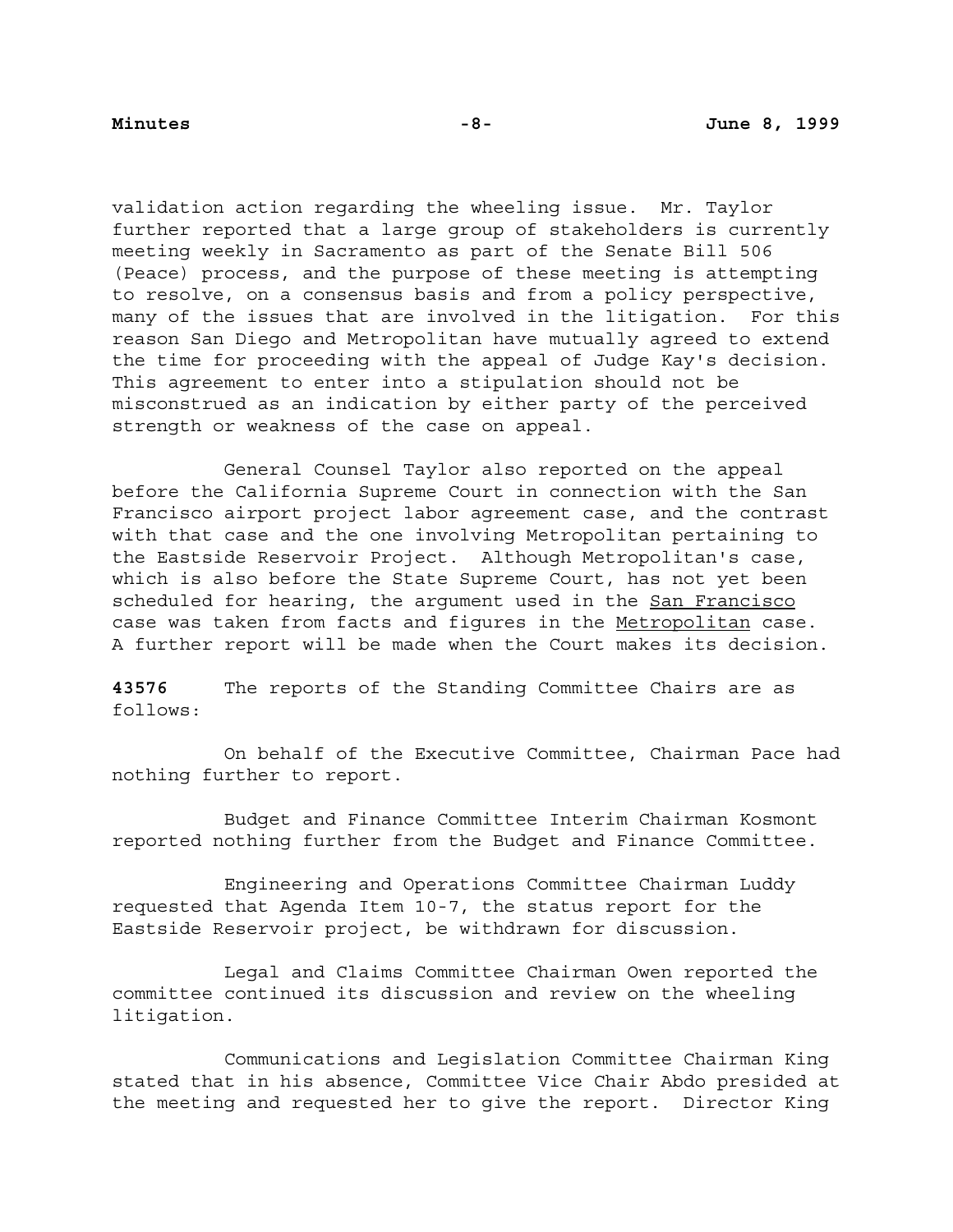commented on the expected amount of legislation the committee will receive next month. Communications and Legislation Committee Vice Chair Abdo announced that the meeting of the Subcommittee on Communications scheduled for today after the Board Meeting will begin at approximately 1:00 p.m., and the matter of the reorganization of the Communications Division will be fully discussed, and invited all Directors to participate.

Water Planning and Resources Committee Vice Chairman Wright reported the June Water Planning and Resources Bay-Delta work group meeting will be canceled, so that a full Board workshop can be held on June 23 at 9:00 a.m. to have a combined discussion on a CALFED policy statement and the State Water Resources Control Board (SWRCB) hearings. Therefore, the committee took no action on Agenda Item 9-6, the proposed policy statement on CALFED, and deferred it to provide an opportunity for Board members to thoroughly review the staff proposal developed with the committee's work group, along with the proposal submitted by Municipal Water District of Orange County (MWDOC). Staff was requested to consider the MWDOC proposal and report its assessment and provide possible ways to address the issues raised at the June 23 workshop. In closed session the committee received the staff's analysis related to the SWRCB water rights proceedings (Agenda Item 9-14). No action was taken, and the committee also deferred this item, with staff to provide a detailed presentation at the June 23 workshop.

**43577** Legal and Claims Committee Chairman Owen moved, seconded by Director Blake and carried, adding Agenda Items 9-8 through 9-13 to the Consent Calendar.

Engineering and Operations Committee Chairman Luddy moved, seconded by Director Blake and carried, adding Agenda Items 9-4 and 9-5 to the Consent Calendar. Director Luddy reported that no action was taken on Agenda Item 9-15, the report on the Eastside Reservoir Recreation Project, and deferred this item.

Director Morris moved, seconded by Director Blake and carried, and the Board approved the Consent Calendar Items, **M.I. 43578** through **M.I. 43596,** as follows: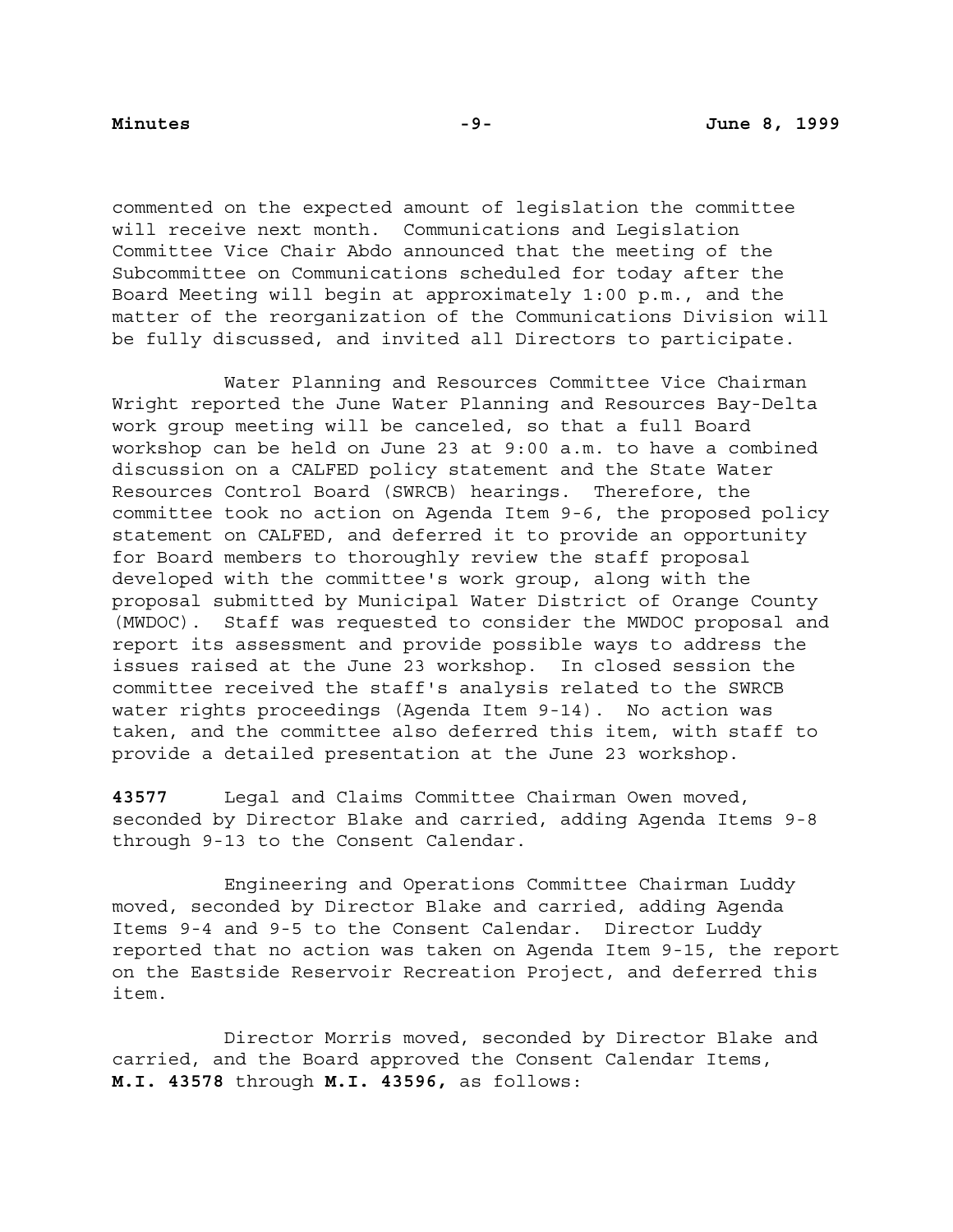**43578** To perform design and construction activities to strengthen 19 standpipes on Metropolitan's distribution system, the Board (1) determined that the project qualifies for Categorical Exemption under the California Environmental Quality Act; (2) authorized Appropriation No. 15342 in the amount of \$1,950,000 from the Pay-As-You-Go Fund, to finance all associated costs; and (3) authorized the General Manager to have all work performed, except for contracts of \$250,000 or more, as set forth in the General Manager's letter dated May 14, 1999. **43579** Authorized the General Manager to (1) execute a supplemental agreement between Metropolitan Water District and Riverside County relating to completion of the improvements to relocated East Newport Road (Domenigoni Parkway) and acceptance of Domenigoni Parkway as a public road by the county; and (2) enter into a construction contract not to exceed \$400,000 for construction of curbs and related drainage facilities on Domenigoni Parkway, as set forth in the General Manager's letter dated April 22, 1999.

**43580** Approved (1) Metropolitan's Statement of Investment Policy dated June 8, 1999, as set forth in Attachment A to the General Manager's letter dated April 16, 1999, and (2) the annual delegation of authority to the Treasurer to make investments on behalf of Metropolitan.

**43581** The Board (1) gave informal approval as defined in Administrative Code Section 3100(b) for the concurrent annexation of Annexation No. 58 to Calleguas Municipal Water District and Metropolitan Water District, conditioned upon the annexation charge paid in full of approximately \$167,511.70, if completed by December 31, 1999, or at the then current annexation charge rate if completed after December 31, 1999, subject to such terms and conditions as may be fixed by the Board in granting formal consent to such annexation when a request therefor has been received; (2) approved the plans for Implementing Water Use Efficiency Guidelines for this proposed annexation attached as Exhibit A to the General Manager's letter dated May 14, 1999; and (3) approved the Resolution of Intention **(Resolution 8633)** to impose standby charges at the rate of \$9.58 per acre or per parcel of less than one acre within the proposed annexation, substantially in the form of Exhibit B to the foregoing letter; said Resolution entitled: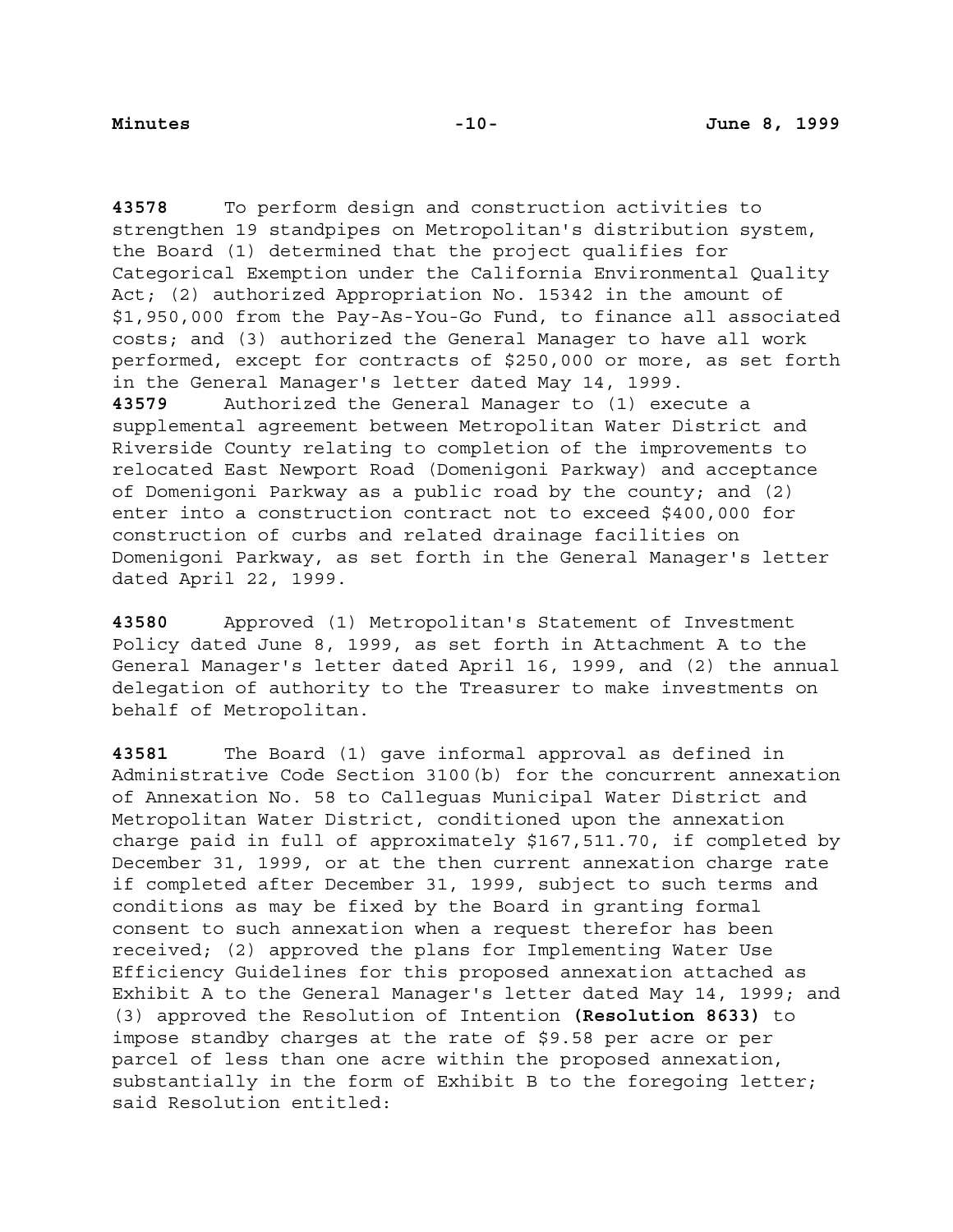# **RESOLUTION OF THE BOARD OF DIRECTORS OF THE METROPOLITAN WATER DISTRICT OF SOUTHERN CALIFORNIA GIVING NOTICE OF INTENTION TO IMPOSE STANDBY CHARGE CONTINGENT UPON ANNEXATION**

Directors Borenstein and Grandsen requested to be recorded as abstaining.

**43582** The Board (1) gave informal approval as defined in Administrative Code Section 3100(b) for the Fortieth Fringe Annexation concurrently to Metropolitan Water District and Western Municipal Water District of Riverside County, conditioned upon a cash payment to Metropolitan of the annexation charge of approximately \$166,444.55, if completed by December 31, 1999, or at the then current annexation charge rate if completed after December 31, 1999, subject to such terms and conditions as may be fixed by the Board in granting formal consent to such annexation when a request therefor has been received; (2) approved the plans for Implementing Water Use Efficiency Guidelines for this proposed annexation attached as Exhibit A to the General Manager's letter dated May 14, 1999; and (3) approved the Resolution of Intention **(Resolution 8634)** to impose water standby charges at the rate of \$9.23 per acre or per parcel of less than one acre within the proposed annexation, substantially in the form of Exhibit B to the foregoing letter; said Resolution entitled:

# **RESOLUTION OF THE BOARD OF DIRECTORS OF THE METROPOLITAN WATER DISTRICT OF SOUTHERN CALIFORNIA GIVING NOTICE OF INTENTION TO IMPOSE WATER STANDBY CHARGE CONTINGENT UPON ANNEXATION**

**43583** The Board (1) certified that it has reviewed and considered the information contained in the Notice of Exemption attached as Exhibit A to the General Manager's letter dated May 14, 1999, prior to reaching a decision on the project; (2) adopted **Resolution 8635** granting Western Municipal Water District of Riverside County's request for consent to the annexation of Thirty-Eighth Fringe Area concurrently to Metropolitan Water District and Western by establishing Metropolitan's terms and conditions for the annexation, in the form of Exhibit B attached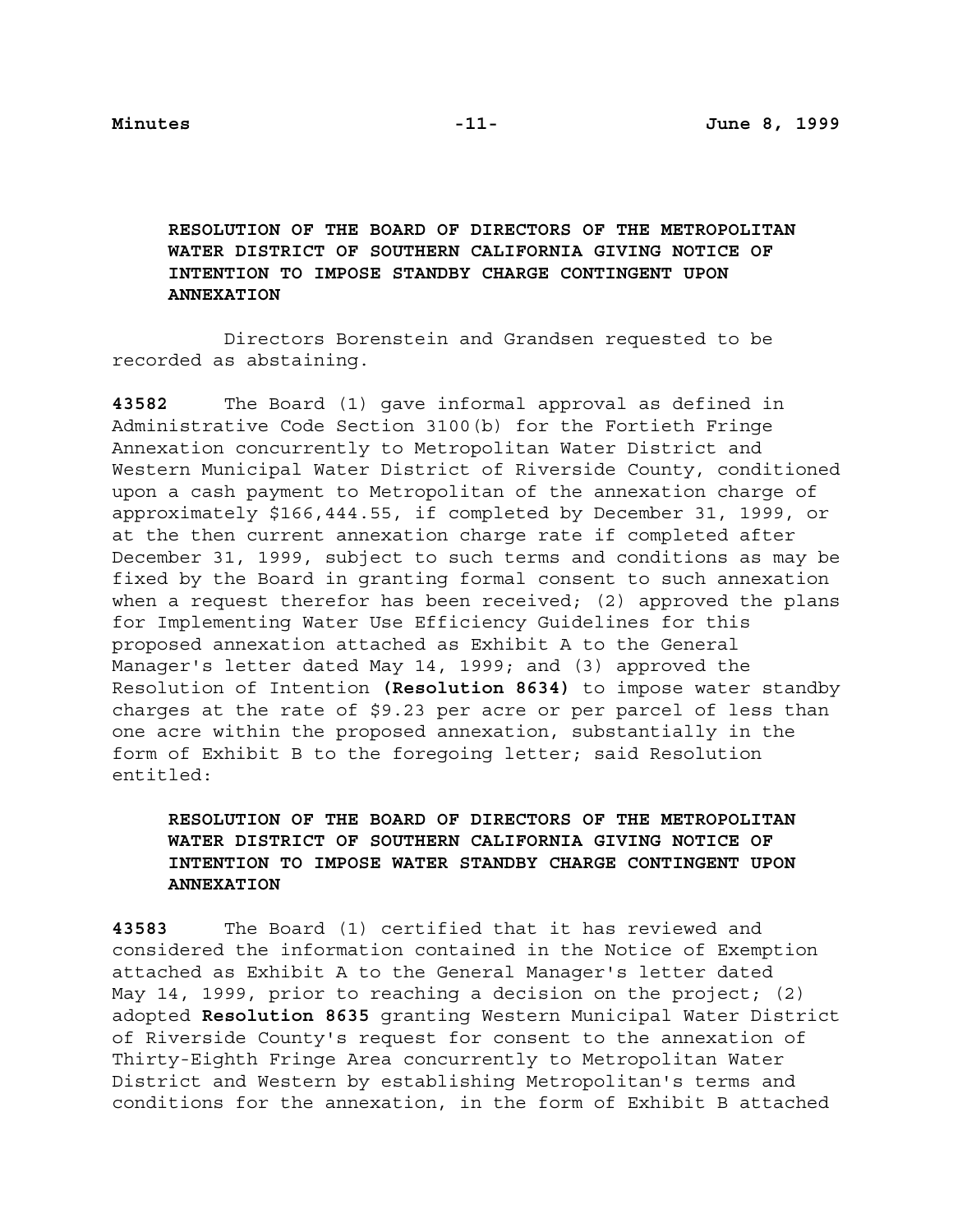to the foregoing letter; and (3) adopted **Resolution 8636** to impose standby charges at a rate of \$9.23 per acre or per parcel of less than one acre within the proposed annexation, in form of Exhibit C attached to the foregoing letter; said Resolutions entitled:

- **Resolution 8635 RESOLUTION OF THE BOARD OF DIRECTORS OF THE METROPOLITAN WATER DISTRICT OF SOUTHERN CALIFORNIA CONSENTING TO WESTERN'S THIRTY-EIGHTH FRINGE ANNEXATION UPON CONCURRENT ANNEXATION TO WESTERN MUNICIPAL WATER DISTRICT OF RIVERSIDE COUNTY AND FIXING THE TERMS AND CONDITIONS OF SAID ANNEXATION TO THE METROPOLITAN WATER DISTRICT OF SOUTHERN CALIFORNIA**
- **Resolution 8636 RESOLUTION OF THE BOARD OF DIRECTORS OF THE METROPOLITAN WATER DISTRICT OF SOUTHERN CALIFORNIA FIXING AND ADOPTING WATER STANDBY CHARGE CONTINGENT UPON ANNEXATION**

**43584** Authorized payment to the Association of California Water Agencies for supplemental assessments of up to \$5,000 total for activities related to the Pacific Gas and Electric hydroelectric facility divestiture, as set forth in the General Manager's letter dated May 21, 1999.

**43585** Granted authority to the Auditor to renew the existing contract with the accounting firm of KPMG, LLP, to provide various internal audit support services during fiscal year 1999- 2000 in an amount not to exceed \$200,000, as set forth in the Auditor's letter dated May 24, 1999.

**43586** Authorized the amendment of the Board's existing contract with the accounting firm of Vargas, Lopez and Company, LLP, to increase the maximum fee limit of \$341,000 by up to \$38,500 for additional services relating to the audit of the Eastside Reservoir Project, as set forth in the letter signed jointly by the General Counsel and the Auditor dated May 25, 1999.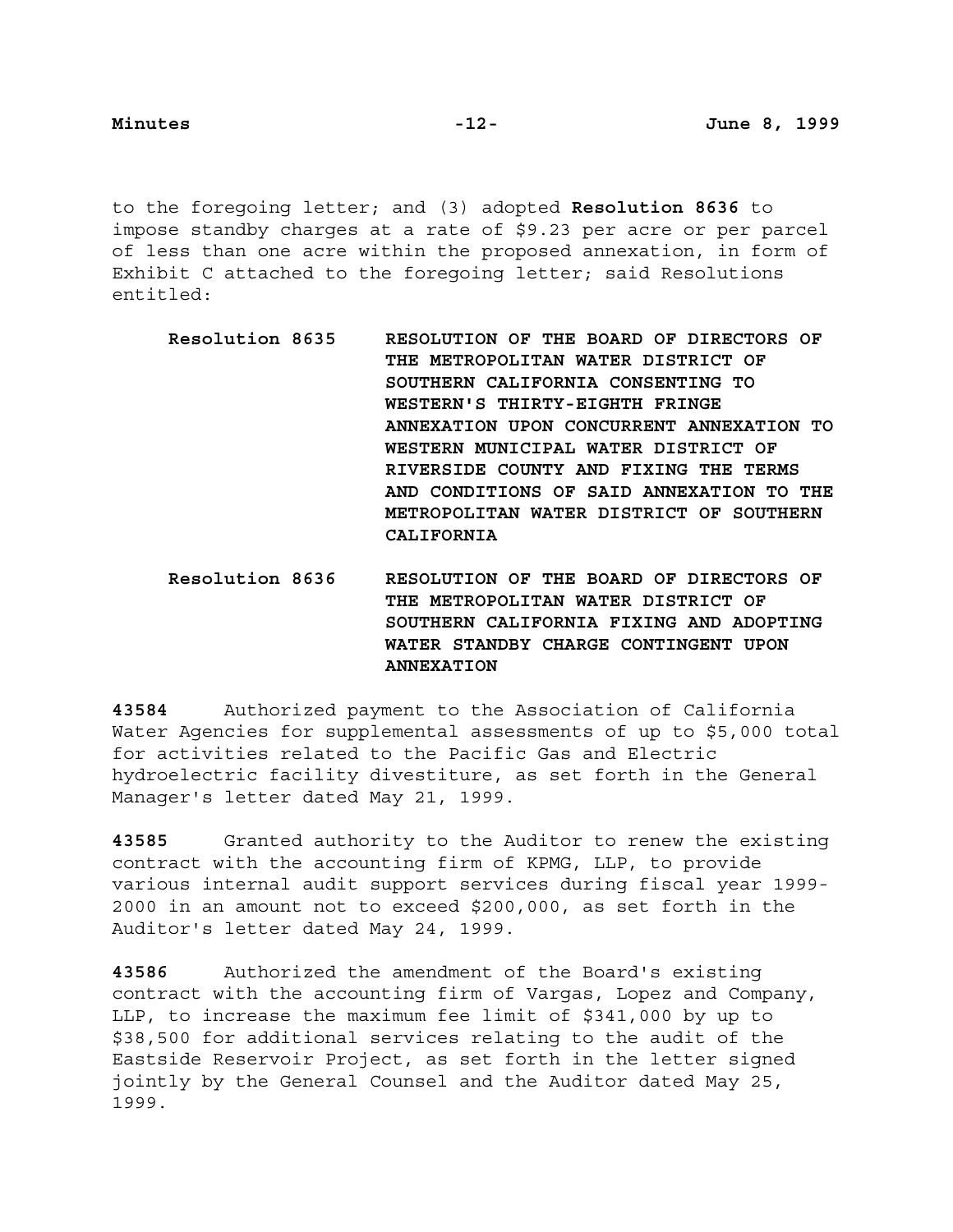Directors Krauel, Lewis, Parker, Turner, and Watton requested to be recorded as voting no.

**43587** Approved the technical and editorial changes to the Administrative Code sections describing the new procedures pertaining to the Board and Committee structure, and the Administrative Code clean-up items, as set forth in the General Counsel's letter dated May 21, 1999.

**43588** Expressed support for Assembly Bill 1521 (Machado) regarding Delta flood control, levee maintenance, and recreational programs, as set forth in the General Manager's letter dated May 21, 1999.

**43589** To provide administrative services for the Project Labor Agreement of the Inland Feeder Project, the Board authorized the General Manager to amend Agreement No. 12788 with Parsons Constructors Inc., in the amount of \$200,000 for a total agreement amount of \$980,000, as set forth in the General Manager's letter dated May 14, 1999.

Directors Krauel, Lewis, Parker, Turner, and Watton requested to be recorded as voting no.

**43590** To construct North Slope Remediation for Settling Basin No. 8 at the Robert B. Diemer Filtration Plant, the Board (1) authorized No. 2 to Appropriation No. 15220, an increase of \$2,860,000 to a total amount of \$3,420,000 from the Construction Funds, to finance all budgeted costs; and (2) awarded a lump-sum construction contract in the amount of \$2,216,764 to Mitchell Pacific Constructors, Inc., subject to the contract being in form approved by the General Counsel, as set forth in the General Manager's letter dated May 14, 1999.

**43591** The Board adopted, by a two-thirds vote, **Resolution 8637**, the Resolution of Necessity to condemn the properties described in Exhibits A and B attached to the General Manager's letter dated May 14, 1999, in accordance with the eminent domain law, and directing the General Counsel to commence condemnation proceedings to acquire the properties owned by James E. and Michelle Cheeley, Carol J.G. Miller, et al., and Donald R.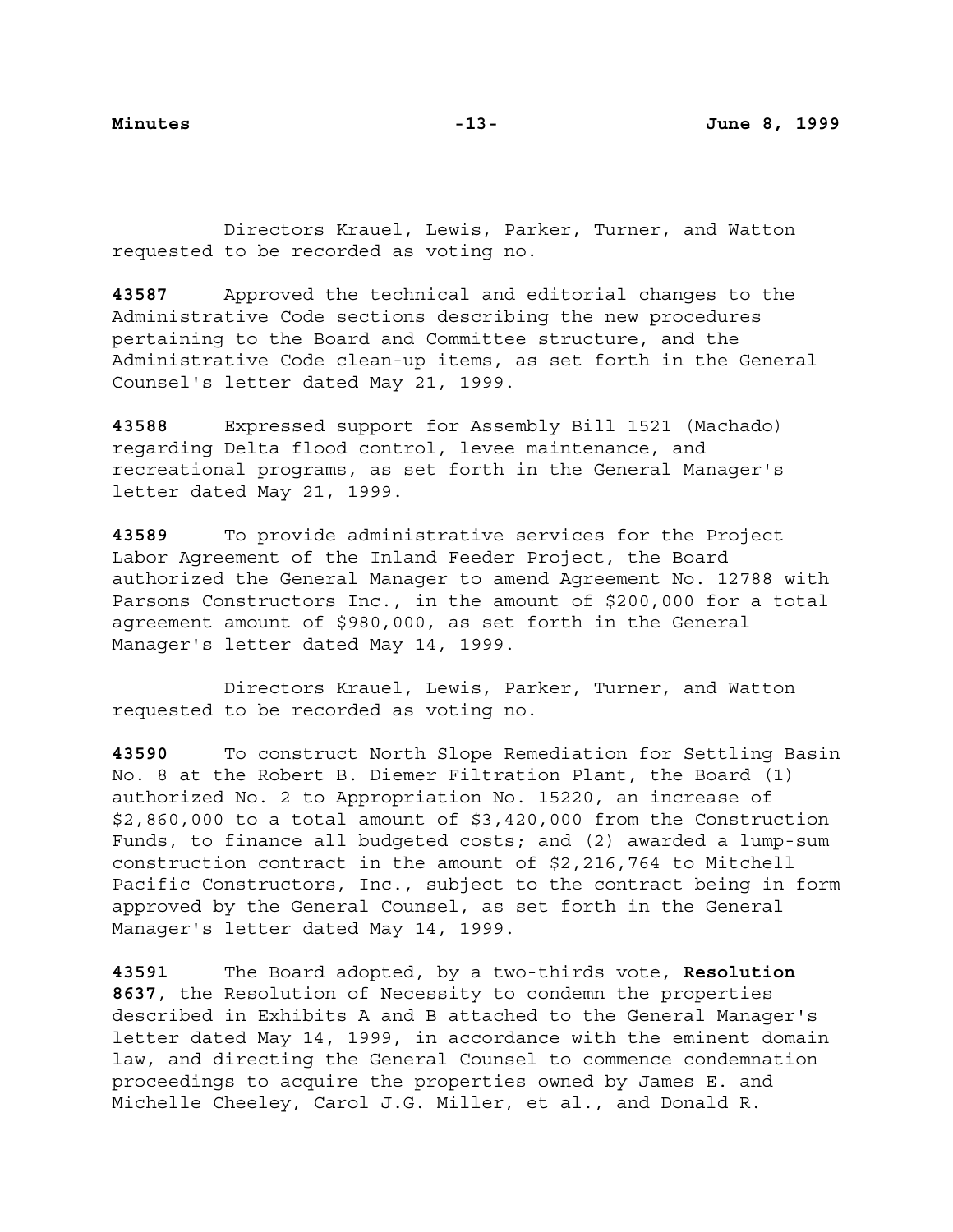Kreutzer, for the Inland Feeder Project; said Resolution entitled:

**A RESOLUTION OF THE BOARD OF DIRECTORS OF THE METROPOLITAN WATER DISTRICT OF SOUTHERN CALIFORNIA DIRECTING THE CONDEMNATION OF CERTAIN PROPERTY SITUATED IN THE COUNTY OF SAN BERNARDINO (INLAND FEEDER PROJECT)**

Directors Krauel, Lewis, Parker, Turner, and Watton requested to be recorded as voting no.

**43592** The Board adopted, by a two-thirds vote, **Resolution 8638**, the Resolution of Necessity to condemn the properties described in Exhibits A and B attached to the General Manager's letter dated May 14, 1999, in accordance with the eminent domain law, and directing the General Counsel to commence condemnation proceedings to acquire the properties owned by Charles M. Delameter, Jr. and Thomas W. Delameter, and Hector G. Gomez, et al., for the Inland Feeder Project; said Resolution entitled:

**A RESOLUTION OF THE BOARD OF DIRECTORS OF THE METROPOLITAN WATER DISTRICT OF SOUTHERN CALIFORNIA DIRECTING THE CONDEMNATION OF CERTAIN PROPERTY SITUATED IN THE COUNTY OF SAN BERNARDINO (INLAND FEEDER PROJECT)**

Directors Krauel, Lewis, Parker, Turner, and Watton requested to be recorded as voting no.

**43593** The Board adopted, by a two-thirds vote, **Resolution 8639**, the Resolution of Necessity to condemn the properties described in Exhibits A and B attached to the General Manager's letter dated May 14, 1999, in accordance with the eminent domain law, and directing the General Counsel to commence condemnation proceedings to acquire the properties owned by Thomas H. McPeters and Jules J. Frimmer, and Persian International Enterprises, for the Inland Feeder Project; said Resolution entitled:

**A RESOLUTION OF THE BOARD OF DIRECTORS OF THE METROPOLITAN WATER DISTRICT OF SOUTHERN CALIFORNIA DIRECTING THE CONDEMNATION OF CERTAIN PROPERTY SITUATED IN THE COUNTY OF SAN BERNARDINO (INLAND FEEDER PROJECT)**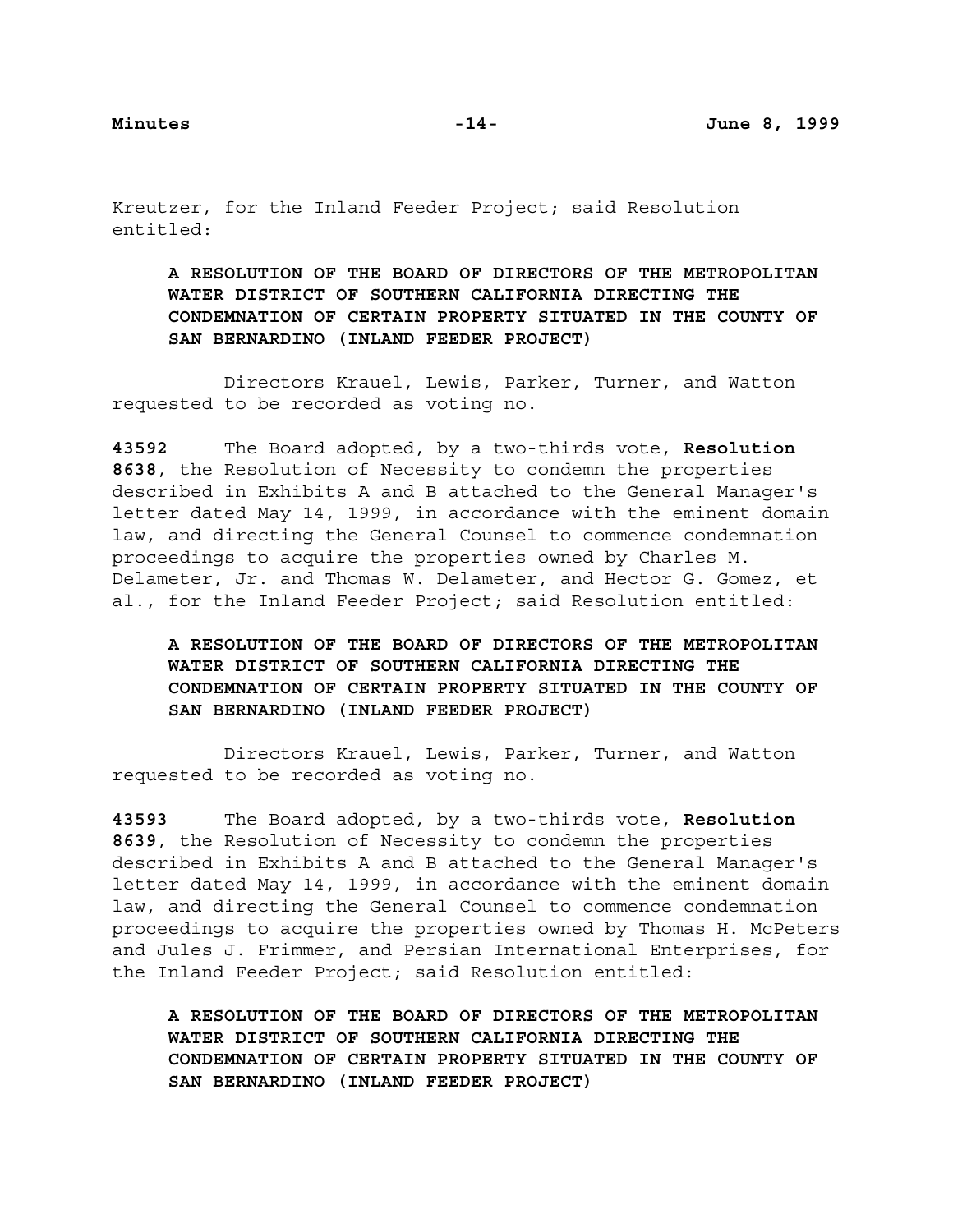Directors Krauel, Lewis, Parker, Turner, and Watton requested to be recorded as voting no.

**43594** Authorized settlement in Metropolitan Water District v. San Bernardino Valley Water Conservation District, Robertson's Ready Mix, Inc., et al. (Santa Barbara County Superior Court Case No. 225737) with Robertson's Ready Mix, Inc., for the Inland Feeder Project, as set forth in the confidential letter signed jointly by the General Manager and the General Counsel dated May 28, 1999.

Directors Krauel, Lewis, Parker, Turner, and Watton requested to be recorded as voting no.

**43595** Authorized settlement of eminent domain action entitled The Metropolitan Water District of Southern California v. Craig S. Banta, et al., San Bernardino County Superior Court Case No. SCV 42671, for the Inland Feeder Project, as set forth in the confidential letter signed jointly by the General Manager and the General Counsel dated May 13, 1999.

Directors Krauel, Lewis, Parker, Turner, and Watton requested to be recorded as voting no.

**43596** Authorized settlement of eminent domain action entitled The Metropolitan Water District of Southern California v. James Reineman, et al., San Bernardino County Superior Court Case No. SCV 42065, for the Inland Feeder Project, as set forth in the General Counsel's confidential letter dated May 13, 1999.

Directors Krauel, Lewis, Parker, Turner, and Watton requested to be recorded as voting no.

Directors Fellow and Moret withdrew from the Meeting at 11:30 a.m.

**43597** Budget and Finance Committee Interim Chairman Kosmont moved, seconded by Director Troxel, that the Board:

1. Approve the 1999-2000 Annual Budget with the following qualifiers: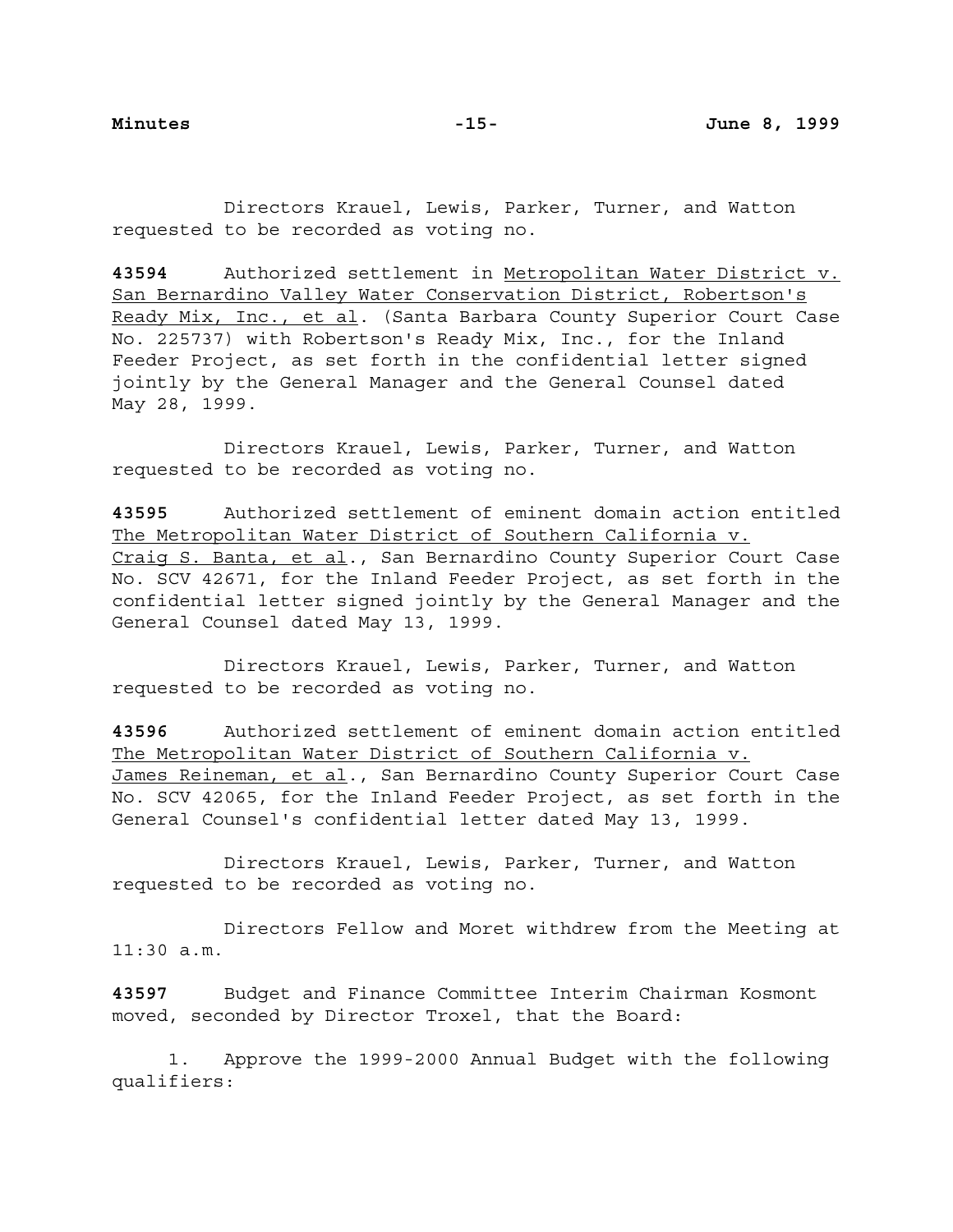a. The Budget Review Team and Office of the General Manager complete their detailed review of the proposed Annual Budget and Capital Improvement Program;

b. We will reopen the Annual Budget and make additions, modifications, and corrections after the Budget Review Team makes its recommendations;

c. The 1999-2000 annual Budget will be based upon the review of the Budget Team and Office of the General Manager and the completion of the Competitive Challenge Team approved reorganization.

2. Appropriate \$543.1 million for District operations and maintenance (O&M) and State Water Project (SWP) operations, maintenance, power and replacement costs; SWP capital charges; O&M costs associated with the Metropolitan/Imperial Irrigation District Phase 1 Agreement;

3. Appropriate, as continuing appropriations, \$248.1 million for debt service on District general obligation and revenue bonds and interest payments on commercial paper;

4. Appropriate, as continuing appropriations, \$7.7 million for operating equipment and inventory supplies;

5. Allocate \$10.0 million for deposit into the Water Transfer Fund;

6. Authorize the use of \$47.3 million from the Water Rate Stabilization Fund to cover the shortfall between receipts and expenditures for the 1999-2000 fiscal year; and

7. Find that the actions recommended in the General Manager's letter dated May 21, 1999, are not subject to the California Environmental Quality Act (CEQA) either because the actions proposed herein are (i) exempted by Section 15301 of the State CEQA Guidelines as simply providing for the continued operation of existing facilities with no expansion of use beyond that previously existing; or (ii) exempted by Section 15378(b)(5) of the State CEQA Guidelines as constituting the creation of government funding mechanisms or other government fiscal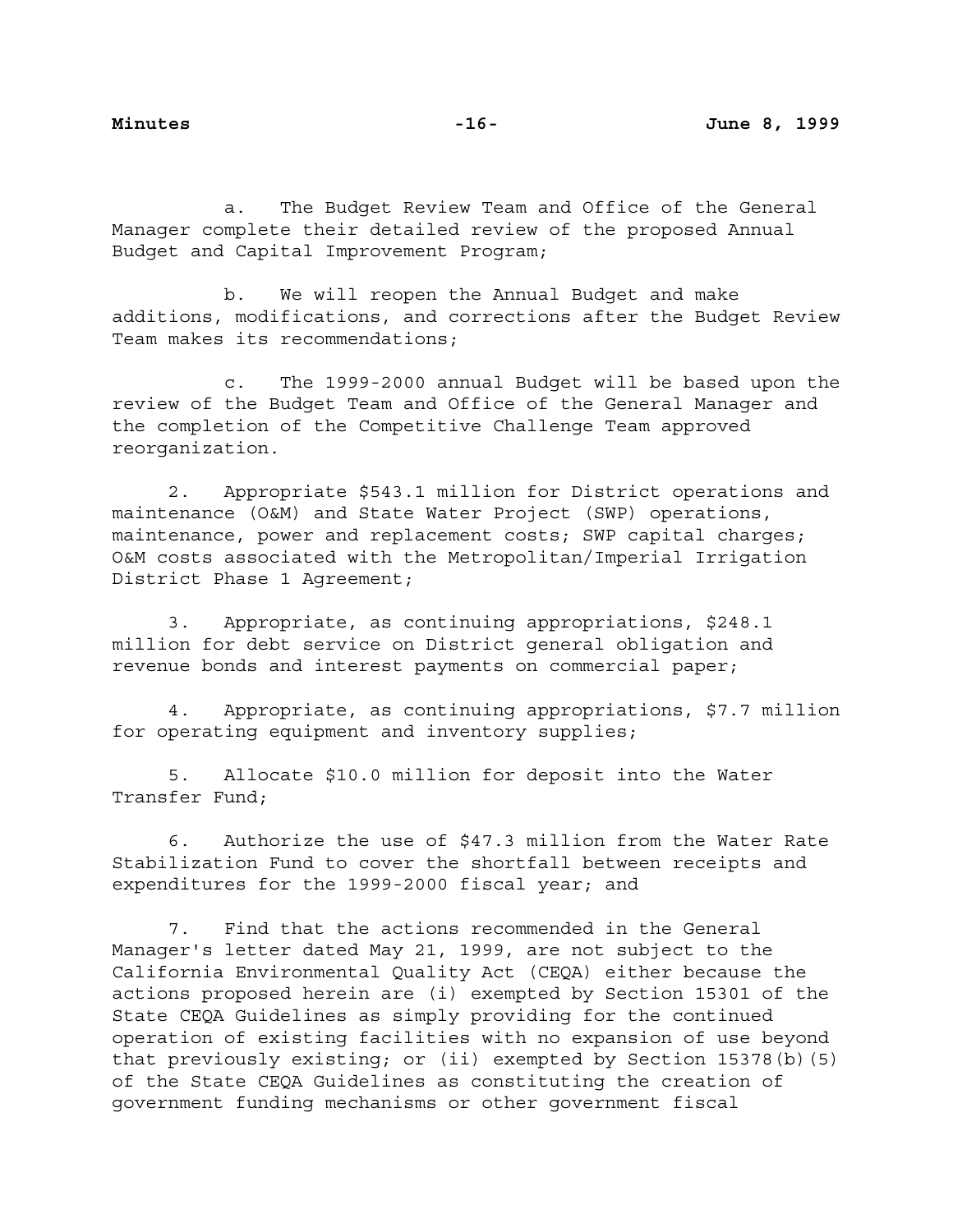activities which do not involve commitment to any specific project which may result in a potentially significant physical impact on the environment.

Director Lewis stated that the San Diego County Water Authority supported the General Manager's direction, but will be voting no on the budget as it is expected to change within the next sixty days and would rather wait until then.

General Manager Gastelum responded that staff is currently going through a budget review, and staff is not going to revise the budget since that is the Board's function. Staff will either come in under budget or report to the Board with an information item on how this is done, but he does not believe there will be any change in the budget as approved by the Board.

Following further discussion on the budget, the Chair called for a vote on the motion.

The following is a record of the vote on the motion:

Ayes: Beverly Hills (Dir. Webster, 855 votes), Burbank (Dir. Battey, 889 votes), Calleguas Municipal Water District (Dirs. Borenstein and Grandsen, 3,554 votes), Central Basin Municipal Water District (Dirs. Morse and Treviño, 3,897-1/3 votes), Inland Empire Utilities Agency (Dirs. Koopman and Troxel, 3,380 votes), Coastal Municipal Water District (Dirs. McMurray and Owen, 2,904 votes), Compton (Dir. Murph, 170 votes), Eastern Municipal Water District (Dir. Record, 1,815 votes), Foothill Municipal Water District (Dir. Edwards, 580 votes), Fullerton (Dir. Blake, 662 votes), Las Virgenes Municipal Water District (Dir. Peterson, 882 votes), Long Beach, (Dir. Hansen, 1,779 votes), Los Angeles (Ayes: Dirs. Castro, Freeman, Kosmont, Luddy, and Wein. Absent: Dirs. Herman and Moret. 18,608 votes), Municipal Water District of Orange County (Dirs. Bannister, Foley, King, and Witt, 9,748-3/5 votes), Pasadena (Dir. Brick, 924 votes), San Fernando (Dir. Rascon, 76 votes), San Marino (Dir. Morris, 203 votes), Santa Ana (Dir. Coughran, 1,049 votes), Santa Monica (Dir. Abdo, 1,016 votes), Three Valleys Municipal Water District (Dir. Barbosa, 2,589 votes), Torrance (Dir. Wright, 1,173 votes), Upper San Gabriel Valley Municipal Water District (Aye: Dir. Forbes. Absent: Dir.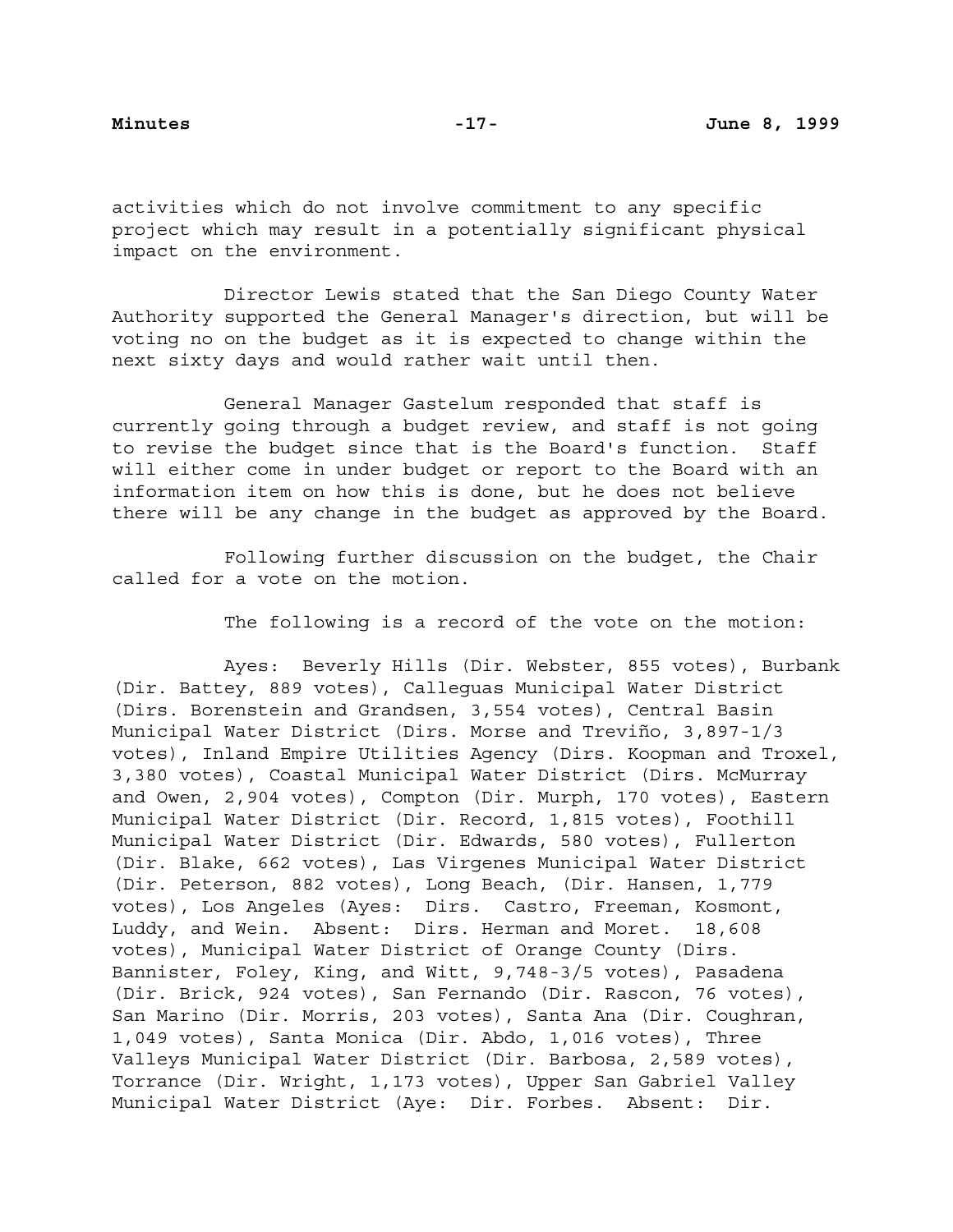Fellow. 3,712 votes), West Basin Municipal Water District (Dirs. Barker, Little, and Murray, 6,493 votes), Western Municipal Water District of Riverside County (Dirs. Krieger and Mylne, 2,731 votes). Total 69,690-2/15 votes.

Noes: Anaheim (Dir. Stanton, 1,687 votes), San Diego County Water Authority (Noes: Dirs. Krauel, Lewis, Parker, Turner, and Watton. Absent: Dir. Tinker. 14,791 votes). Total 16,478 votes.

Abstains: Central Basin Municipal Water District (Dir. Pace, 1,948-2/3 votes), Municipal Water District of Orange County (Dir. Huntley, 2,437-1/5 votes). Total 4,385-13/15 votes.

Absent: Glendale (Dir. Rez, 1,117 votes). Total 1,117 votes.

The Chair declared that the 1999-2000 Annual Budget was adopted by a vote of 69,690-2/15 ayes, 16,478 noes, 4,385-13/15 abstain, and 1,117 absent, representing more than the required two-thirds vote.

**43598** Budget and Finance Committee Interim Chairman Kosmont moved, seconded by Director Blake, that the Board approve the use of up to \$80 million to cover expenditures for fiscal year 1998-99 from the Water Rate Stabilization Fund, as set forth in the General Manager's letter dated May 21, 1999.

Director Watton announced that San Diego County Water Authority supports Agenda Items 9-2 and 9-3. However, with the rate stabilization fund and the comments and questions that have surfaced on the reauthorization of purchase of bonds, Director Watton felt it would be beneficial if the Budget and Finance Committee could get an overview of how the Capital Improvement Program is being funded and the use of debt.

General Manager Gastelum responded that much of that was presented in the Long Range Financial Plan which was approved by the Board.

A request was made for a roll call vote. The Chair called for a vote on the motion.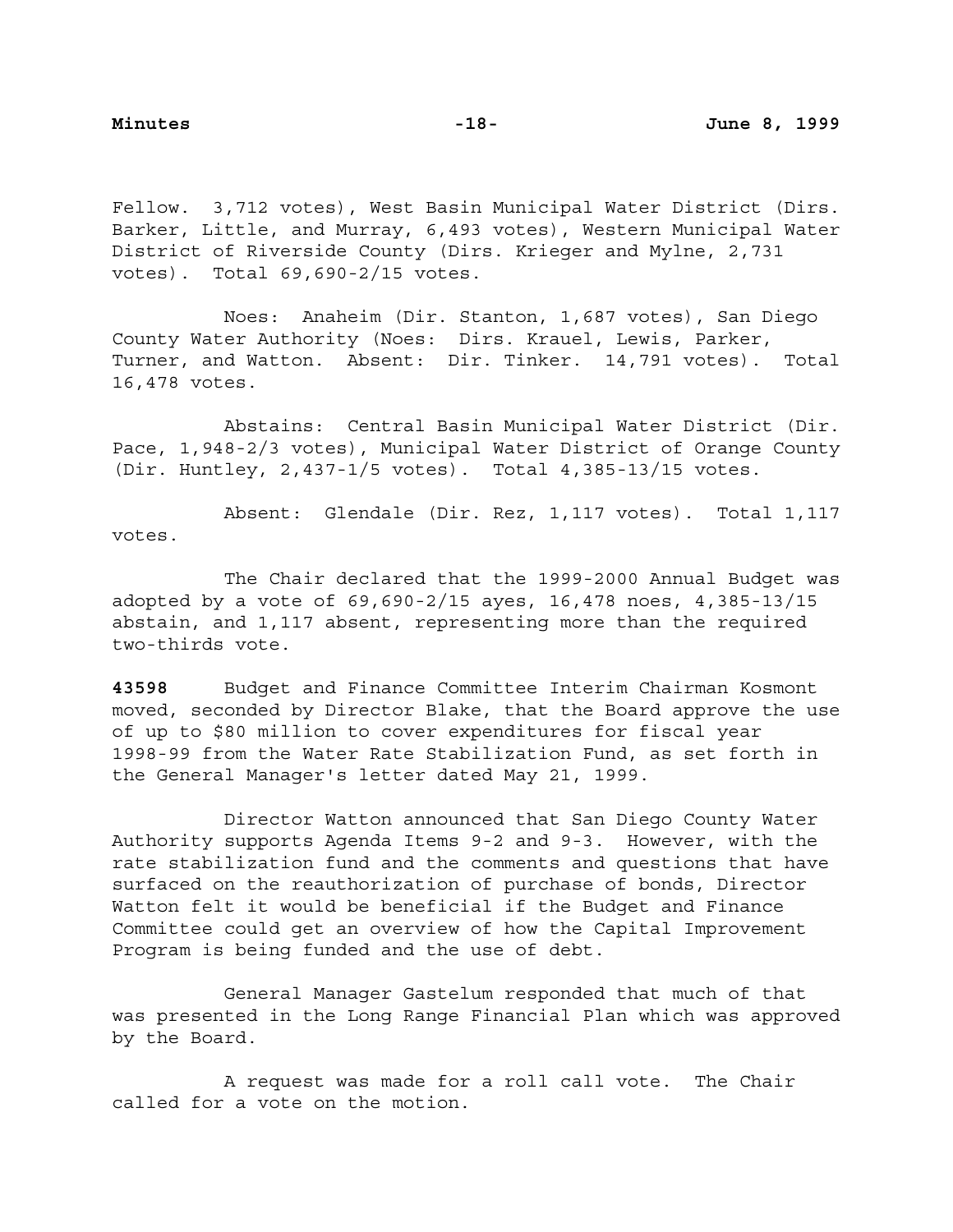The following is a record of the vote on the motion:

Ayes: Anaheim (Dir. Stanton, 1,687 votes), Beverly Hills (Dir. Webster, 855 votes), Burbank (Dir. Battey, 889 votes), Calleguas Municipal Water District (Dirs. Borenstein and Grandsen, 3,554 votes), Central Basin Municipal Water District (Dirs. Morse and Treviño, 3,897-1/3 votes), Inland Empire Utilities Agency (Dirs. Koopman and Troxel, 3,380 votes), Coastal Municipal Water District (Dirs. McMurray and Owen, 2,904 votes), Compton (Dir. Murph, 170 votes), Eastern Municipal Water District (Dir. Record, 1,815 votes), Foothill Municipal Water District (Dir. Edwards, 580 votes), Fullerton (Dir. Blake, 662 votes), Las Virgenes Municipal Water District (Dir. Peterson, 882 votes), Long Beach, (Dir. Hansen, 1,779 votes), Los Angeles (Ayes: Dirs. Castro, Freeman, Kosmont, Luddy, and Wein. Absent: Dirs. Herman and Moret. 18,608 votes), Municipal Water District of Orange County (Dirs. Bannister, Foley, Huntley, King, and Witt, 12,186 votes), Pasadena (Dir. Brick, 924 votes), San Diego County Water Authority (Ayes: Dirs. Krauel, Lewis, Parker, Turner, and Watton. Absent: Dir. Tinker. 14,791 votes), San Fernando (Dir. Rascon, 76 votes), San Marino (Dir. Morris, 203 votes), Santa Ana (Dir. Coughran, 1,049 votes), Santa Monica (Dir. Abdo, 1,016 votes), Three Valleys Municipal Water District (Dir. Barbosa, 2,589 votes), Torrance (Dir. Wright, 1,173 votes), Upper San Gabriel Valley Municipal Water District (Aye: Dir. Forbes. Absent: Dir. Fellow. 3,712 votes), West Basin Municipal Water District (Dirs. Barker, Little, and Murray, 6,493 votes), Western Municipal Water District of Riverside County (Dirs. Krieger and Mylne, 2,731 votes). Total 88,605-1/3 votes.

Noes: None.

Abstains: Central Basin Municipal Water District (Dir. Pace, 1,948-2/3 votes).

Absent: Glendale (Dir. Rez, 1,075 votes). Total 1,117 votes.

The Chair declared the motion carried by a vote of 88,605-1/3 ayes, 1,948-2/3 abstain, and 1,117 absent.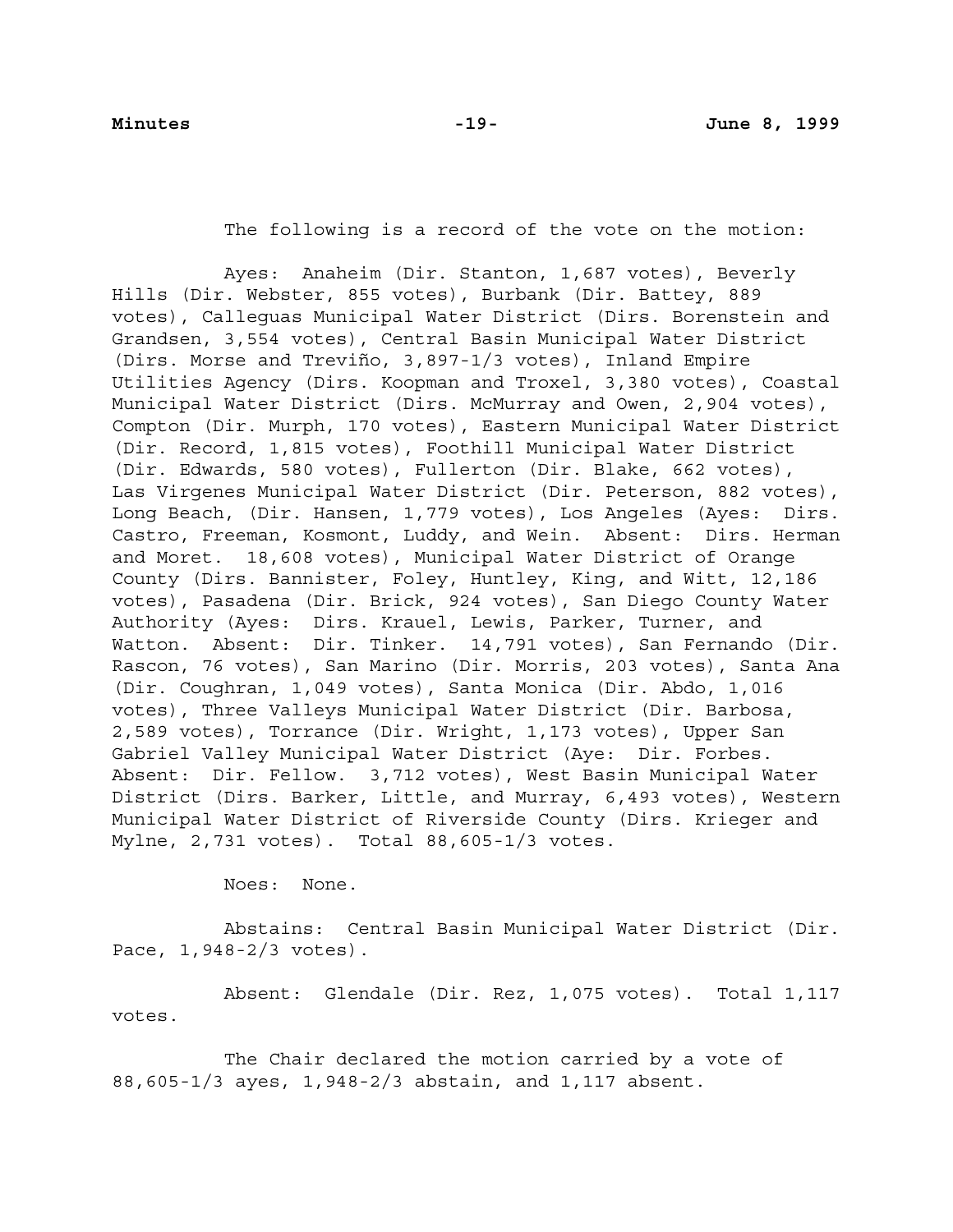**43599** Budget and Finance Committee Interim Chairman Kosmont moved, seconded by Director Blake, that the Board reauthorize the General Manager to purchase up to \$75 million of Metropolitan bonds in the secondary market subject to the conditions described in the Detailed Report section of the General Manager's letter dated May 17, 1999, with this reauthorization to be effective July 1, 1999, and expire on June 30, 2000; and that if bonds are purchased the Pay-As-You-Go Fund would be used as the funding source.

A request was made for a roll call vote. The Chair called for a vote on the motion.

The following is a record of the vote on the motion:

Ayes: Anaheim (Dir. Stanton, 1,687 votes), Beverly Hills (Dir. Webster, 855 votes), Burbank (Dir. Battey, 889 votes), Calleguas Municipal Water District (Dirs. Borenstein and Grandsen, 3,554 votes), Central Basin Municipal Water District (Dirs. Morse and Treviño, 3,897-1/3 votes), Inland Empire Utilities Agency (Dirs. Koopman and Troxel, 3,380 votes), Coastal Municipal Water District (Dirs. McMurray and Owen, 2,904 votes), Compton (Dir. Murph, 170 votes), Eastern Municipal Water District (Dir. Record, 1,815 votes), Foothill Municipal Water District (Dir. Edwards, 580 votes), Fullerton (Dir. Blake, 662 votes), Las Virgenes Municipal Water District (Dir. Peterson, 882 votes), Long Beach, (Dir. Hansen, 1,779 votes), Los Angeles (Ayes: Dirs. Castro, Freeman, Kosmont, Luddy, and Wein. Absent: Dirs. Herman and Moret. 18,608 votes), Municipal Water District of Orange County (Dirs. Bannister, Foley, Huntley, King, and Witt, 12,186 votes), Pasadena (Dir. Brick, 924 votes), San Diego County Water Authority (Ayes: Dirs. Krauel, Lewis, Parker, Turner, and Watton. Absent: Dir. Tinker. 14,791 votes), San Fernando (Dir. Rascon, 76 votes), San Marino (Dir. Morris, 203 votes), Santa Ana (Dir. Coughran, 1,049 votes), Santa Monica (Dir. Abdo, 1,016 votes), Three Valleys Municipal Water District (Dir. Barbosa, 2,589 votes), Torrance (Dir. Wright, 1,173 votes), Upper San Gabriel Valley Municipal Water District (Aye: Dir. Forbes. Absent: Dir. Fellow. 3,712 votes), West Basin Municipal Water District (Dirs. Barker, Little, and Murray, 6,493 votes), Western Municipal Water District of Riverside County (Dirs. Krieger and Mylne, 2,731 votes). Total 88,605-1/3 votes.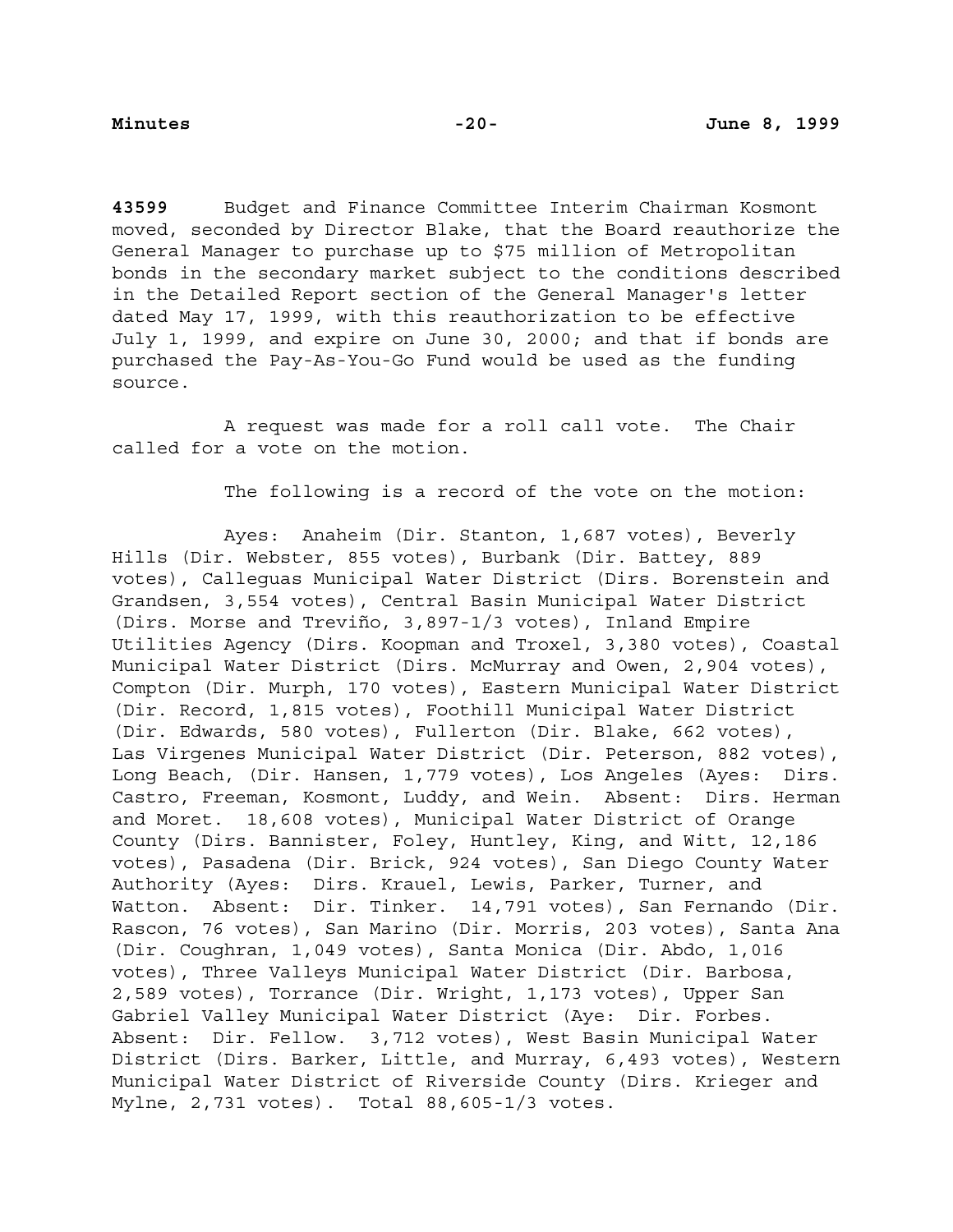Noes: None.

Abstains: Central Basin Municipal Water District (Dir. Pace, 1,948-2/3 votes).

Absent: Glendale (Dir. Rez, 1,075 votes). Total 1,117 votes.

The Chair declared the motion carried by a vote of 88,605-1/3 ayes, 1,948-2/3 abstain, and 1,117 absent.

**43600** The following listed communications were submitted for the information of the Board:

- a. Letter of the General Manager dated May 14, 1999, reporting on the operating data for the month of April.
- b. Letter of the General Counsel dated May 25, 1999, transmitting the activity report of the Legal Department for the month of May.
- c. Letter of the Auditor dated May 25, 1999, transmitting the activity report of the Audit Department for the month of May.
- d. Letter of the General Manager dated May 21, 1999, transmitting the Executive Financial Summary for the month of April.
- e. Letter of the General Manager dated May 14, 1999, reporting on the operating equipment capitalization.
- f. Letter of the General Manager dated May 14, 1999, submitting the status report for the Inland Feeder Project for the month ending April 1999.
- g. Letter of the General Manager dated May 3, 1999, submitting the status report on Phase One of the Information Systems Strategic Plan covering the period from January 1, 1999 through March 31, 1999.